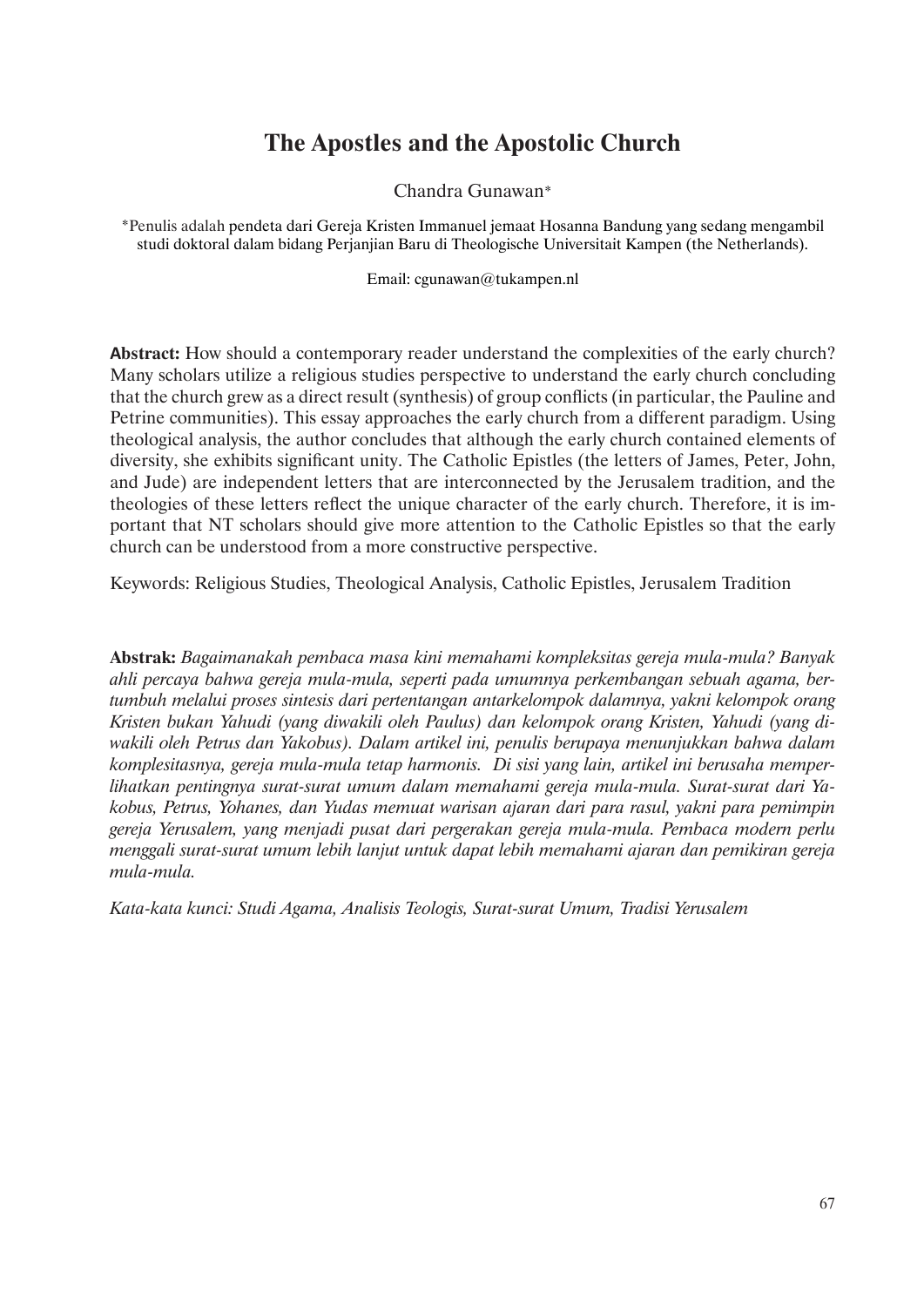## *Introduction*

Every religion grows from a small movement. Christianity as shown in Luke-Acts has its origin in a small movement and subsequently grows under the leadership of Jesus' disciples (see, e.g., Acts 1:13-14, 2:42).<sup>1</sup> The important role of the disciples is related not only to disseminating the gospel but also in forming the early Christian teachings (cf. 1 Cor 15:3). While spreading the gospel to the gentiles had an impact in transforming the face of Christianity from its Jewish character to become more accommodating to the gentiles, according to some scholars, the apostles, including Paul, are responsible for creating a new teaching that Jesus never taught.<sup>2</sup> For instance, Reimarus believes Jesus' followers are responsible for changing the story about Jesus; Jesus never considered himself to be the Son of God, it was the apostles who taught that Jesus's death is for all humankind. $3$  Many scholars believe that there is a gap between the teaching of Jesus and the apostles; according to James D. G. Dunn, when we try to put Jesus within his Jewish historical context, then it seems the gap between Jesus' message and the apostles/disciples becomes larger; moreover, if the continuity between Jesus and his apostles is pushed too hard, we could put ourselves at risk of "hearing only an elaborated form of the tradition and not the originating voice of Jesus himself."4

3 Dunn, *Beginning from Jerusalem*.18-23.

There are some monographs written to support the relationship between the teaching of Jesus, Paul, and the apostles. For instance, David Wenham, who analyses the relationship between Paul and Jesus concludes that (1) "there is massive overlap between the teaching of the two men;" (2) the difference between them is related to the terminology used and its focus, yet there is no "fundamental divergence of outlook .... The divergences that are there reflect in all, or almost all, cases the differences between Jesus' situation and Paul's;" (3) there is strong indication that the teaching of Jesus influences Paul.<sup>5</sup> Further, Paul W. Barnett who observes Christology in the early Christianity, concludes that Peter's early christological message about Jesus' resurrection and his "messiahship" becomes the early apostolic teaching that influences early Christianity including Paul.6

Therefore, it is not an exaggeration to state that Paul is not the founder of early Christianity. Paul's teaching is basically anchored within the apostolic teaching, that is, the Jerusalem tradition (cf. 1 Cor 15:3; Acts 2:29-36). The Jerusalem church, which was a locus of apostolic teaching, became the root of the teaching of the early churches and the source of the burgeoning Christian movement.<sup>7</sup>

This essay will discuss the relationship between the early church and the apostles' tradition, in particular, the teachings which were preserved within the writings of the Catholic Epistles. The following questions will loom as prominent within this essay: how should the relationship between the early church and the apostolic tradition be understood? Further, how does the early church view Paul the apostle?

<sup>1</sup> There is an indication that it was not until the first century that Christianity was deemed as an important movement in the eyes of members of the Gentile society in which the Christians lived (see James D. G. Dunn, *Beginning from Jerusalem* [Grand Rapids: Eerdmans, 2009], 53-54; Paul W. Barnett, *The Birth of Christianity: The First Twenty Years* [Grand Rapids: Eerdmans, 2005], 14-15).

<sup>2</sup> Dunn, *Beginning from Jerusalem*, 17-18; Barnett, *The Birth of Christianity*, 2-8.

<sup>4</sup> Ibid., 20, 25. It is important to highlight that the gap which Dunn is speaking about is a tricky, problematic, and difficult one to observe. We assume that there must have been some differences between Jesus' teaching and that of his disciples, we do not have any single written source that was written directly by Jesus himself, consequently, we are unable to compare the teaching of Jesus and the disciples to thereby determine if the disciples really have changed the story and theology.

<sup>5</sup> David Wenham, *Paul: Follower of Jesus or Founder of Christianity* (Grand Rapids: Eerdmans, 1995), 373-392.

<sup>6</sup> Barnett, *The Birth of Christianity*, 180-186.

<sup>7</sup> Richard Bauckham, "James and the Jerusalem Church," in *The Book of Acts in Its Palestinian Setting*, ed. Richard Bauckham, vol. 4 (Grand Rapids; Carlisle: Eerdmans; Paternoster, 1995), 415–480.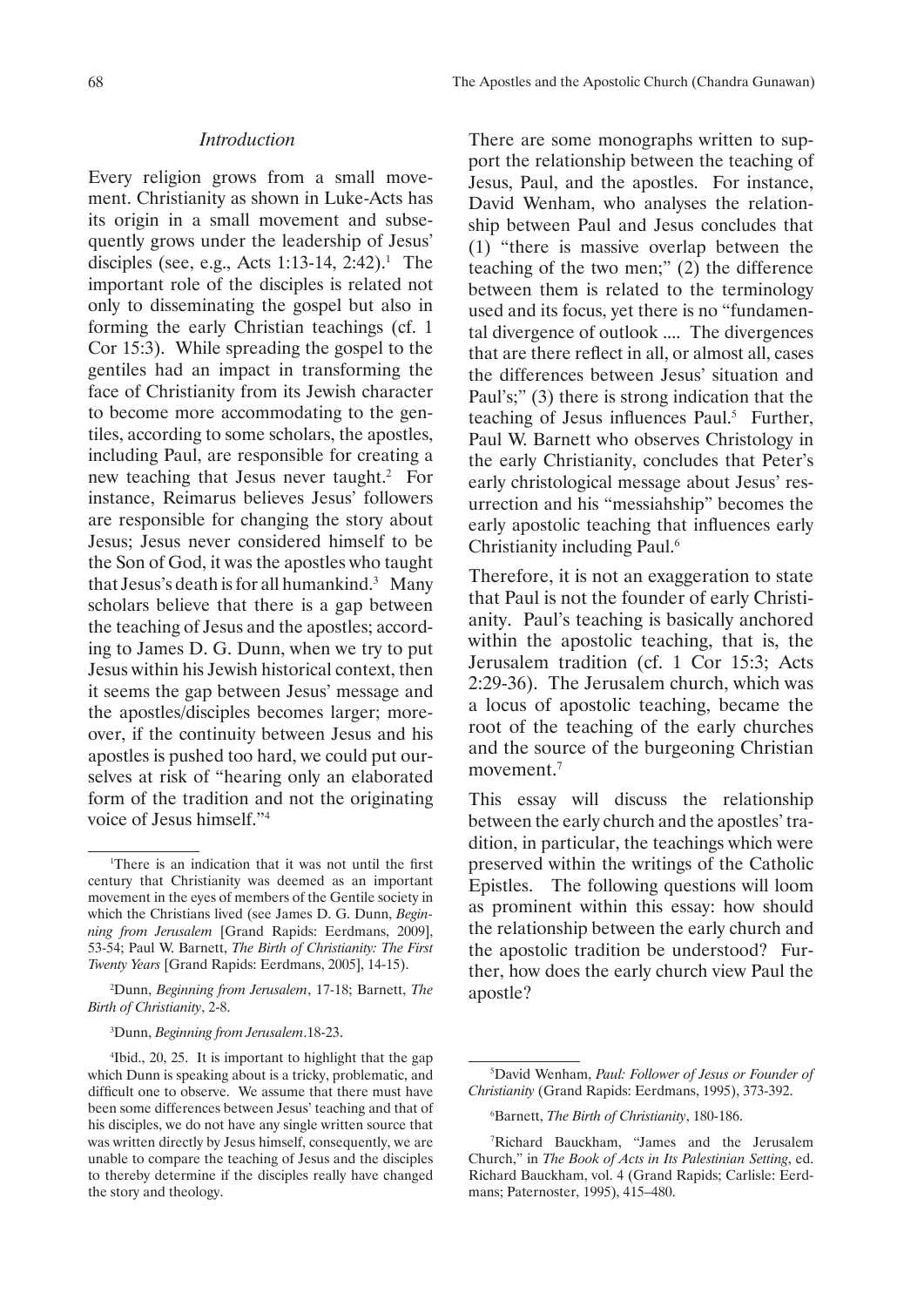To understand the development and characters of this early church, we could track it based upon two bodies of writings; the historical-chronological data that is found in Acts and the letters of Paul, and that which is based on the teaching of the Catholic Epistles that represents the Jerusalem tradition. Due to the fact that there are also other records besides that of Acts and the letters of Paul that are used by some scholars to build upon in understanding the history of the early Church that are different from Luke and Paul's perspective, it is important that a discussion is unfolded related to the sources that are used in the reconstruction of early church development. The second topic that will be discussed relates to the beginning of, and the growth of, the early church and the apostolic teaching and tradition. This discussion is also important because it will show the continuity in the theology and ministry of first, Jesus, then the Jerusalem leaders (Peter, John, James, and Jude), and finally, that of Paul. Lastly, this essay will facilitate a brief exposition on 2 Peter 3:15-18, which will contribute to an understanding of the relational issue between Peter, who represents the early church, and Paul.

#### *Sources*

In any ancient historical investigation, it is important that an approach to the historical records is conducted through the lens of an ancient historian and his/her use of qualified and trusted sources. Any conclusions achieved could be very different because sources are used selectively. There are two kinds of sources that are important to preview, i.e., (i) internal sources and, (ii) external sources. In the context of early Christianity internal sources are related to the documents written by any follower of Jesus. External sources are related to the historical writings which related to the early church, but were written by others.

The best internal sources for the apostolic church are Paul's letters because they are the oldest sources that we have in hand. The problem with this is that Paul's letters do not follow an historical narrative and are sometimes polemical.<sup>8</sup> The other important internal source is Acts which witnesses directly to the apostolic church from the beginning to ca. 60. In fact, regarding the beginning of the apostolic church, the book of Acts is the only witness we have in hand. While there is not much question about Paul's historical reliability, there are some potential serious questions related to the reliability of Luke's record.<sup>9</sup> It is alleged that there are (i) some inaccurate citations related to the historical record as it pertains to Roman history, (ii) some discrepancies between Luke's report and Paul's, and (iii) a theological agenda evidenced in Luke that makes him selective in his material and, further, he has a particular purpose in mind.<sup>10</sup>

In response to this objection outlined above, the fact that there is a different picture or report that is held between a testimony of Paul and Luke does not necessarily indicate that there is a contradiction. The differences between both reports shows that Paul and Luke are independent in their reports.<sup>11</sup> In addition, it is anachronistic to judge the ancient historical records by contemporary assessment, as Dunn has shown; within that historical era, all historians wrote based upon their own interests.<sup>12</sup> Therefore, it is wrong to state that the fact that an author unfolds a theological emphasis necessarily makes his/ her historical writing untrustworthy. Further, the alleged inaccuracies made by Luke in his writing on Acts does not mean that he cannot be trusted. It is normal for even modern historians to make some mistakes in their historical reports. In addition, Luke's main interest is not to write Greco-Roman history but a

<sup>8</sup> Barnett, *The Birth of Christianity*, 2, 8, 15.

<sup>9</sup> For an excellent discussion of the book of Acts in its historical setting, see Richard Bauckham, ed., *The Book of Acts in Its Palestinian Setting*, vol. 4 (Grand Rapids; Carlisle: Eerdmans ; Paternoster, 1995); Donald A. Carson and Douglas J. Moo, *An Introduction to the New Testament*, 2nd ed. (Leicester: Apollos, 2005), 300.

<sup>10</sup>Cf. Barnett, *The Birth of Christianity*, 12-16.

<sup>11</sup>Ibid., 17-18.

<sup>12</sup>Dunn, *Beginning from Jerusalem*, 68-73.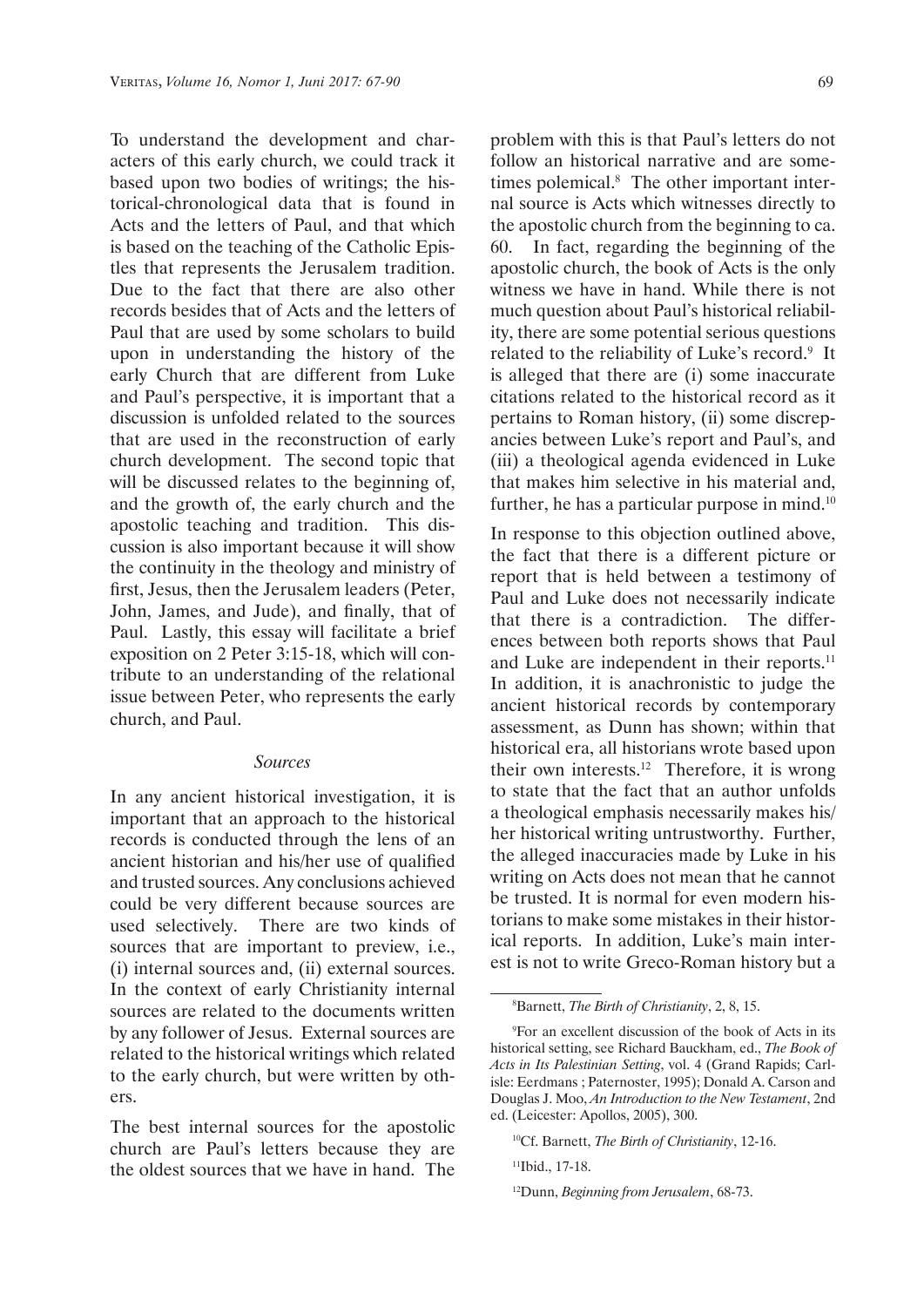history of the early church.<sup>13</sup> Therefore, Acts can still be considered to be a trusted internal source witnessing to the beginning of, and growth of, the early church.

The theological emphasis evident in Acts is far from an obstacle in understanding the historical early church; actually it provides a lens that needs to be used in order to understand Luke's reporting. Theologically, Luke leads the reader to understand that the geographical movement from Jerusalem to Rome is a fulfillment of Jesus' missionary command. Interestingly, Luke also directs the reader to focus upon the movement between Jerusalem and Antioch. Additionally, the synagogue where the diasporic Jews, Greek-speaking Jews, proselytes and gentile participants gathered becomes a starting point for early missionary activity (see, e.g., Acts 13:5). Furthermore, based upon its composition, Luke focuses the attention of the reader upon the continuity between Peter and Paul.<sup>14</sup>

A somewhat different assessment arises from Ferdinand C. Baur, one of the most influential German scholars, and his followers. They interpret Acts as a synthesis between the Petrine community which represents Jewish Christians, and the Pauline community which represents gentile Christians.<sup>15</sup> Numerous scholars have shown that this theory is an exaggerated one due to an absence of evidence that the difference between both is so clear-cut and that the two communities are theologically opposed to one another. Actually, Acts highlights the continuity that exists between the two communities. Further, the fact that Acts is essentially an undivided work from the gospel of Luke signals that there is no contradiction/opposition between Jesus, Peter, and Paul. Acts 15 is a good example to show that James, Peter, and Paul are in harmony. To state it differently, the book(s) of Luke (Gospel and Acts) is arranged to basi-

<sup>13</sup>See Barnett, *The Birth of Christianity*, 27-41.

14Andrew C. Clark, "The Role of Apostle," in *Witness to the Gospel: The Theology of Acts*, ed. I. Howard Marshall (Grand Rapids: Eerdmans, 1998), 185-186.

cally show the progressive and continual story of the Kingdom of God unfolded in Jesus, Peter, and Paul.

Thus, Acts makes a significant contribution in formulating a response to the accusation that the apostles are responsible for changing an understanding of the teachings of Jesus. Based upon Paul's earliest letter, the letter to the Galatians (ca. 49), $^{16}$  Jesus' followers held a belief that Jesus is the son of God and the messiah; according to scholars who believe that Jesus had a different teaching from the apostles. It would mean that the theological and Christological change occurred in the narrow period of time between Jesus' resurrection and before Paul wrote his letter to the Galatians. The problem is it is almost impossible to change a story like that in a time period of less than 20 years without any records standing against the untrue story.17 On the contrary, Acts reports a different story; it bears witness that there is continuity between Jesus, Peter and Paul. In conclusion it can be stated that the message about Christ as Lord existed within the Church since the very beginnings of early Christianity.

Besides the sources listed above, the Gospel of Mark and the Q Source also merit attention. Mark and Q are believed to be the sources used by both Matthew and Luke. While Mark was written about ca. 50, Q is believed to represent the oldest tradition in the early church.<sup>18</sup> Some believe that  $Q$  is a tradition that showed interest in the ethical teaching of Jesus, but was not interested in Jesus' messianic message and his redemptive work. This view is challenged by Barnett who shows convincingly that even if Q does exist, it represents a similar Christological view point to that of the other Christian traditions.<sup>19</sup> The second problem pertaining to Q is related to

<sup>15</sup>Cf. Dunn, *Beginning from Jerusalem*, 31-36.

<sup>&</sup>lt;sup>16</sup>There are different views about the date of the letter to Galatians; although most scholars believe that the letter was written around 55 AD, it is still possible to date the letter earlier (see Barnett, *The Birth of Christianity*, 206-210).

<sup>&</sup>lt;sup>17</sup>See ibid., 3.

<sup>18</sup>Cf. ibid., 128-149.

<sup>19</sup>Ibid., 138-139, 148-149.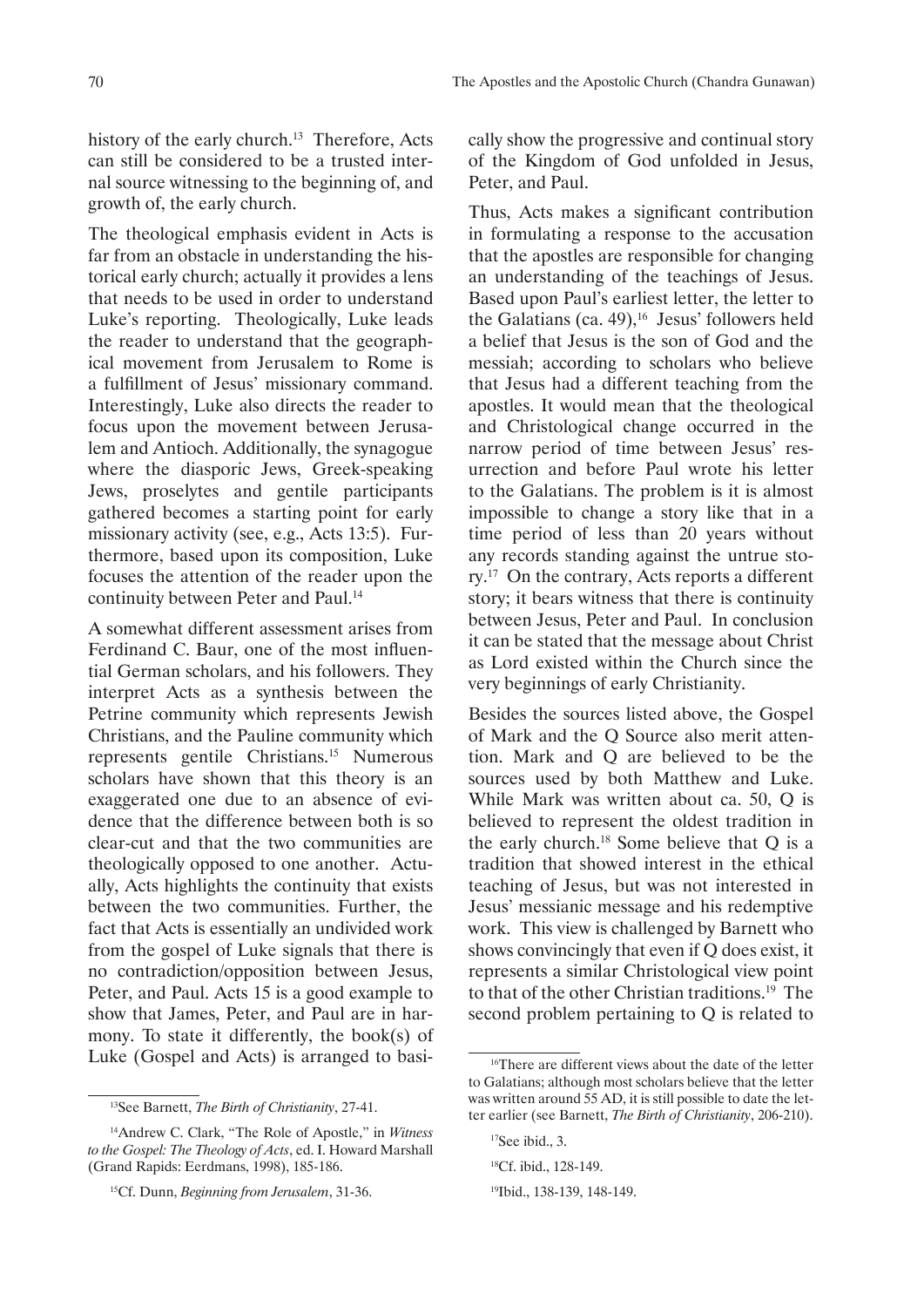the quality of the various hypotheses that are, in essence, speculative; many other theories could be posited that could also explain the relations between the synoptic gospels. For instance, P. H. R. Van Houwelingen, who argues for the "tradition hypothesis," believes that the source of the four gospels is to be found in the early apostolic teaching/tradition. This teaching/tradition is rooted in the meetings/gatherings of the apostles in which they shared their own memories of Jesus and his teaching. Based upon these meetings and this tradition, the four evangelists independently wrote their gospels.<sup>20</sup>

Besides the internal sources there also exists, though somewhat limited, information about the apostolic church that is recorded by non-Christian writers. There are six records that mention the apostolic church directly or indirectly; namely Josephus (ca. 37-100), who records James' death in  $62$ ;<sup>21</sup> Epictetus (ca. 55-135) who mentions the Galileans, which is probably a reference to Christians; Tacitus (ca. 56-120) who highlights Christians' suffering during the time of Nero; Suetonius (ca. 70-140) who records the expulsion of the Jews from Rome because of a disturbance related to one who is called *Chrestus* and who also writes briefly about the suffering of Christians in the time of Nero; Pliny (ca. 61-113) who writes about Christians including their spread, characters, and suffering in the reign of Trajan; and finally, Cassius Dio (ca. 160-230) who describes how Domitian executed the family of his own cousin because they were probably Christians.<sup>22</sup> Besides these external sources mentioned above, Eusebius' notes should be

accepted as a secondary source; although his writing has some errors, it contains many historical records about early Christianity that need to be considered.<sup>23</sup>

In summary form, the canonical writings, especially the book of Acts and the letters of Paul, are still the best sources that can be employed in seeking an understanding of the early church. The different emphases and diverse theological views outlined in these reports do not necessarily mean that they are totally inaccurate and untrustworthy. On the contrary, by comparing their diverse perspectives, interpreters can arrive at a more comprehensive picture of the early church.

# *The Apostolic Church*

There are numerous perspectives held in the pursuit of an understanding regarding early church history and its theology. Barnett uses Acts and the letters of Paul as "windows" in order to gain a perspective of the early church.24 It is also possible to use the Jewish witness as another "window" to understand the early church since the early church is not separated from its historical context and is part of society. Therefore, the church shared in the same struggles as other Jewish movements and sects. The Jewish community was always impacted by political change unfolding in Rome. For instance, when Caligula became emperor he demanded people worship him. This included the Jewish people in Jerusalem who had to face this "religious turbulence,"25 and along with the Jewish people the early Church also faced this same struggle. While this article will combine the information from these various sources, the canonical writings will attract the most attention.

<sup>20</sup>P. H. R. Van Houwelingen, "Why Are There Four Gospels," *LuxMundi* (December 2013): 106–107. Further discussion regarding source theory in the synoptic gospels from an evangelical perspective can be found in David A. Black and David R. Beck, *Rethinking the Synoptic Problem* (Grand Rapids: Baker Academic, 2001).

<sup>21</sup>Josephus also mentions information about Jesus in Ant. 18.3.3 (see Wm. Whiston, trans., *The Complete Works of Josephus* [Grand Rapids: Kregel, 1991], 379). However, there exists disagreement among scholars concerning this citation (see "Josephus and Jesus: The Testimonium Flavianum Question," accessed October 21, 2014, http://www. earlychristianwritings.com/testimonium.html).

<sup>22</sup>Dunn, *Beginning from Jerusalem*, 53-64.

<sup>23</sup>G. F. Chesnut, "Eusebius of Caesarea," in *The Anchor Bible Dictionary*, ed. D. N. Freedman, vol. 2 (New York: Doubleday, 1992), 675-676.

<sup>24</sup>Barnett, *The Birth of Christianity*, 55-85.

<sup>25</sup>It is possible that "the man of lawlessness" mentioned in 2 Thessalonians 2:3-4 probably refers to Caligula; further discussion on this issue can be found in Gordon D. Fee, *The First and Second Letters to the Thessalonians*, NIGTC (Grand Rapids: Eerdmans, 2009), 278-284.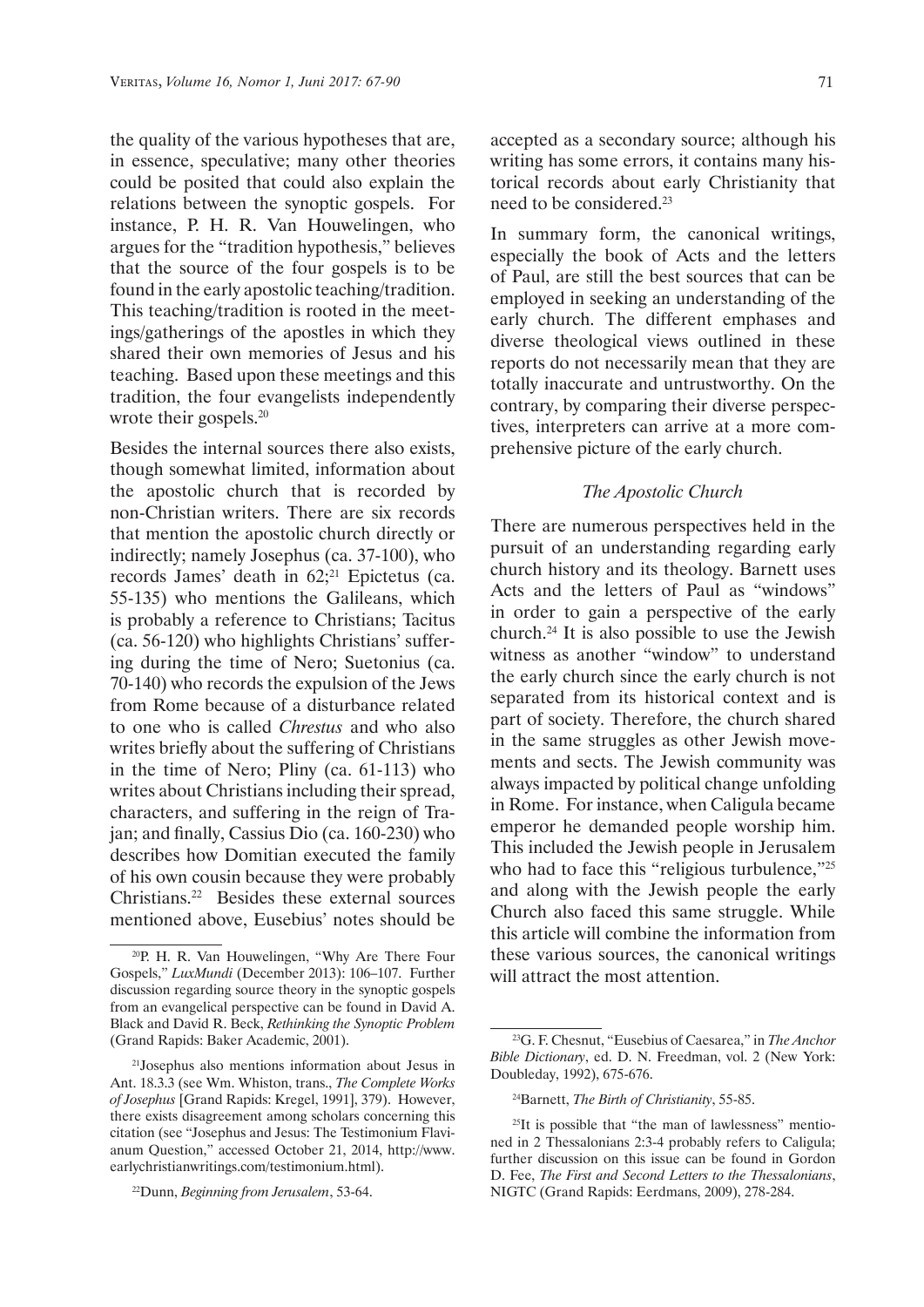# **The Birth and Growth of the Early Church**

When was the church born? According to Luke, it was born in Jerusalem after Christ's ascension. Theologically, Luke traced a line both backwards and forward: between Jesus' movement (the gospel of Luke), Jesus' Commands (Acts 1:8), and its fulfillment (the Acts). Following Luke's report, historically the birth of the church happened during the time when Tiberius was emperor (ca. 33-37). This period gave rise to various political decisions that affected the Jewish community such as (i) the recall of Pilate, the dismissal of Herod Antipas, and the replacement of Caiaphas.26 Chronologically, Luke put the birth of the early church between Christ's ascension and the feast of Pentecost. Dunn proposes that there are nine theological purposes related to the story of the beginning of the early church and among them are two key purposes; the centrality of Jerusalem and constitutive authority of the apostles.<sup>27</sup>

Dunn questions whether Jesus' disciples existed only in Jerusalem, or whether there were also possibly other disciples who existed apart from the circle of disciples in Jerusalem. Using a history of religions approach, Dunn proposes a critical question related to the complexities of a new movement that becomes separated from its locus. However, in the case of Acts, the author is silent about it. Furthermore, there is an indication, according to Dunn, that there are other movements/ traditions that can be posited.<sup>28</sup> For instance, Galilean disciples that emerged within early Christianity outside of the Jerusalem tradition which had become the mother of the church or mainstream movement.

While Dunn's analysis is reasonable in that it posits that the early church may have been more complex that which is evidenced in the book of Acts, there is not much evidence that could be used to make an adequate reconstruction. Therefore, some proposals which make

use of hypothetical sources (for example, the Q source), and then address an alternative historical description about the early church, basically build their arguments from silence.<sup>29</sup> Many reasons could be given that explain why Luke does not mention other churches outside of Jerusalem, such as the church in Galilea. It is possible that the church in Galilea (if it is true that there existed such a church in that city) was considered to be a part of the Jerusalem church. Moreover, the fact that Luke repeatedly mentions the Galilean ministry and shows in his Gospel that this place functioned as a kind of "base camp" for Jesus' ministry, indicates that the author of these writings (the gospel of Luke and the book of Acts) did not overlook the believers in that city.

The second aspect that Luke describes in his book is the growth of the Jerusalem church. Luke describes that the church grew by the power of the Holy Spirit even though there were existed some serious obstacles arising from both outside of (i.e., Acts 4) and within the Church (i.e., Acts 5). Through the Holy Spirit's leadership, the church was able to resolve them.30 Dunn believes that Luke used these examples to show the unique characteristics of the early church which Dunn describes as follows, the church as a messianic body, enthusiastic and as a renewal party within Judaism.<sup>31</sup>

# **Outreach**

Luke describes the early church movement as the fulfillment of Jesus' command. The disciples were compelled to witness of Christ not only in Jerusalem, but also in Judea, Samaria, and even to the ends of the world (Acts 1:8). In this theological context, Luke places the accounts about Stephen (Acts 6-7), Philip

<sup>26</sup>See Barnett, *The Birth of Christianity*, 28-30.

<sup>27</sup>Dunn, *Beginning from Jerusalem*, 133-156.

<sup>28</sup>Ibid., 133-134

<sup>29</sup>John D. Crossan, *The Birth of Christianity: Discovering What Happened in the Years Immediately after the Execution of Jesus* (Edinburgh: T & T Clark, 1998). For a critical response to Crossan's proposition, see Barnett, *The Birth of Christianity*, 211-214.

<sup>30</sup>I. Howard Marshall, *New Testament Theology: Many Witnesses, One Gospel* (Downers Grove: IVP, 2004), 177.

<sup>31</sup>Dunn, *Beginning from Jerusalem*, 172-240.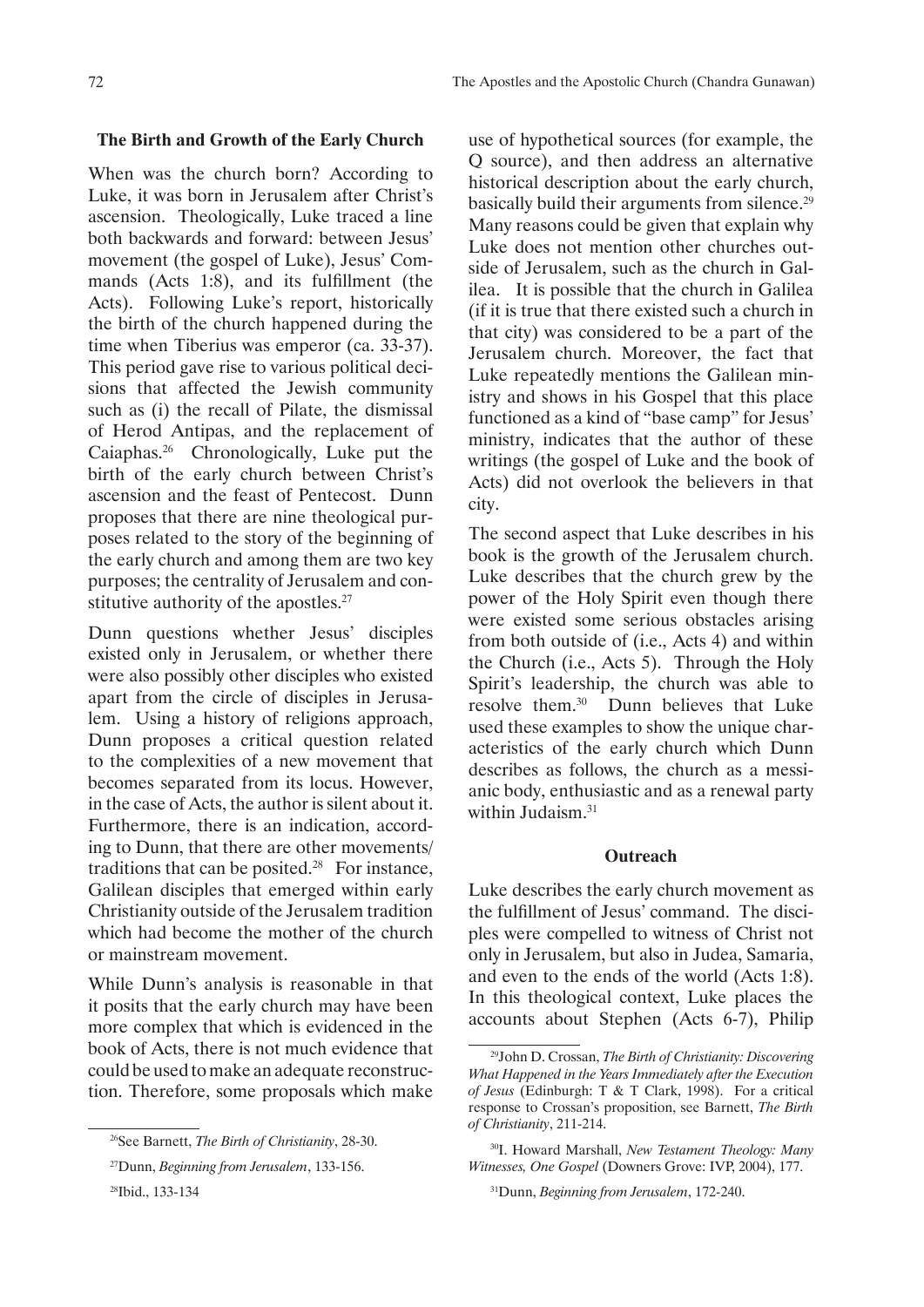(Acts 8), Peter (Acts 10-12), and Paul (Acts 13-28) to show that the church mission is being fulfilled. Stephen is the key figure that causes the early church to spread because of his preaching. Philip continues what Stephen has begun with evangelizing within Samaria. Peter is also described as beginning his works in the Gentile mission, and Paul continues the mission to the ends of the world (i.e. Rome).

Dunn believes that Luke deliberately leads the reader to see that the schism between the Hebrews and the Hellenists in Acts 6 has resulted in a movement from its beginnings in Jerusalem outward to Antioch. This movement is not only related to geographical advancements, but also related to a change in the nature of the church. The church became more Hellenistic, there was a change of the missionary center from Jerusalem to Antioch, and further, there unfolded a theological development.32 Although it may be true that the book of Acts indicates there are was a leadership change (from the apostles to James) and an advancement in the missional movement (from Peter to Paul) within the early church, it is important to underline that the change and development that happened within the early church is described by Luke as a progression and not as a separation.

#### **Peter's Mission and Theology**

Peter was considered as an important apostle. Paul, Matthew, John, and Luke indicate and uphold the special position of Peter within the early Church (Gal 2:9; Matt 16:17-19; John 21:16; Acts  $2)$ .<sup>33</sup> Unfortunately, there are few sources evident within the NT writings that we hold that could be used to reconstruct Peter's theology and life. The sources regarding Peter depend upon indirect statements in Acts, Paul's letters, and the Gospel, and letters of Peter (which are considered by many scholars as not original to Peter himself).

Based upon the report of Luke (Acts 15), and the indirect description of the Antioch incident (Gal 2:11-14), Dunn concludes that Peter is a kind of middle man who tries to mediate the conservative leaning James and the radical Paul.34 In the book of Acts and Galatians, it is clear that there is a tension between a particular Jewish Christian party and Paul, yet there are indications that the schism is not with James' party. In Acts 15:5 Luke mentions that the requirement of circumcision comes from believers who belonged to the party of the Pharisees. However, in Galatians 2:12 there is an indication that the people who came to Antioch consisted of two parties; James' party and those of the circumcision group. Peter's reaction is not caused by James' party but by the other one.35 In Acts 15 and Galatians 2:11- 14 it is not clearly indicated that Peter tries to mediate between the circumcision party and Paul. In fact, based on Acts 15, Peter seems to stand within the same theological position as Paul.

Based upon indirect evidence found in Paul's letter, there is an indication that Peter was actively involved in missionary activities outside Jerusalem/Judea (1 Cor 9:5; 1 Pet 1:1). Dunn proposes that Peter may also have served at both Corinth and Rome.<sup>36</sup> In Corinth there was a party that related their identity to Peter. Further, Paul's advice in Romans 14:1-15:6 indicates that the continual guidance of Peter had been extended in Rome previous to Paul. Although it is clear in Galatians 2:7-8 that there was a distinct different mission in relation to Peter and Paul, it does not mean that there was a clear-cut division between them. In Acts 10 Peter is pictured as still involved in the Gentile missionary activity and Paul usually began his new ministry in a given place by visiting the local synagogue where the Jewish

<sup>32</sup>Ibid., 241-321.

<sup>&</sup>lt;sup>33</sup>For excellent studies on Peter in NT writings and traditions, see Markus N. A. Bockmuehl, *Simon Peter in Scripture and Memory: The New Testament Apostle in the Early Church* (Grand Rapids: Baker Academic, 2010); Markus N. A. Bockmuehl, *The Remembered Peter: In Ancient Reception and Modern Debate*, WUNT 262 (Tübingen: Mohr Siebeck, 2012).

<sup>34</sup>Dunn, *Beginning from Jerusalem*, 1059-1061.

<sup>35</sup>Cf. Mark D. Nanos, "The Inter-and Intra-Jewish Political Context of Paul's Letter to the Galatians," in *The Galatian Debate*, ed. Mark D. Nanos (Peabody: Hendrickson, 2002), 396–407.

<sup>36</sup>Dunn, *Beginning from Jerusalem*, 1062-1065.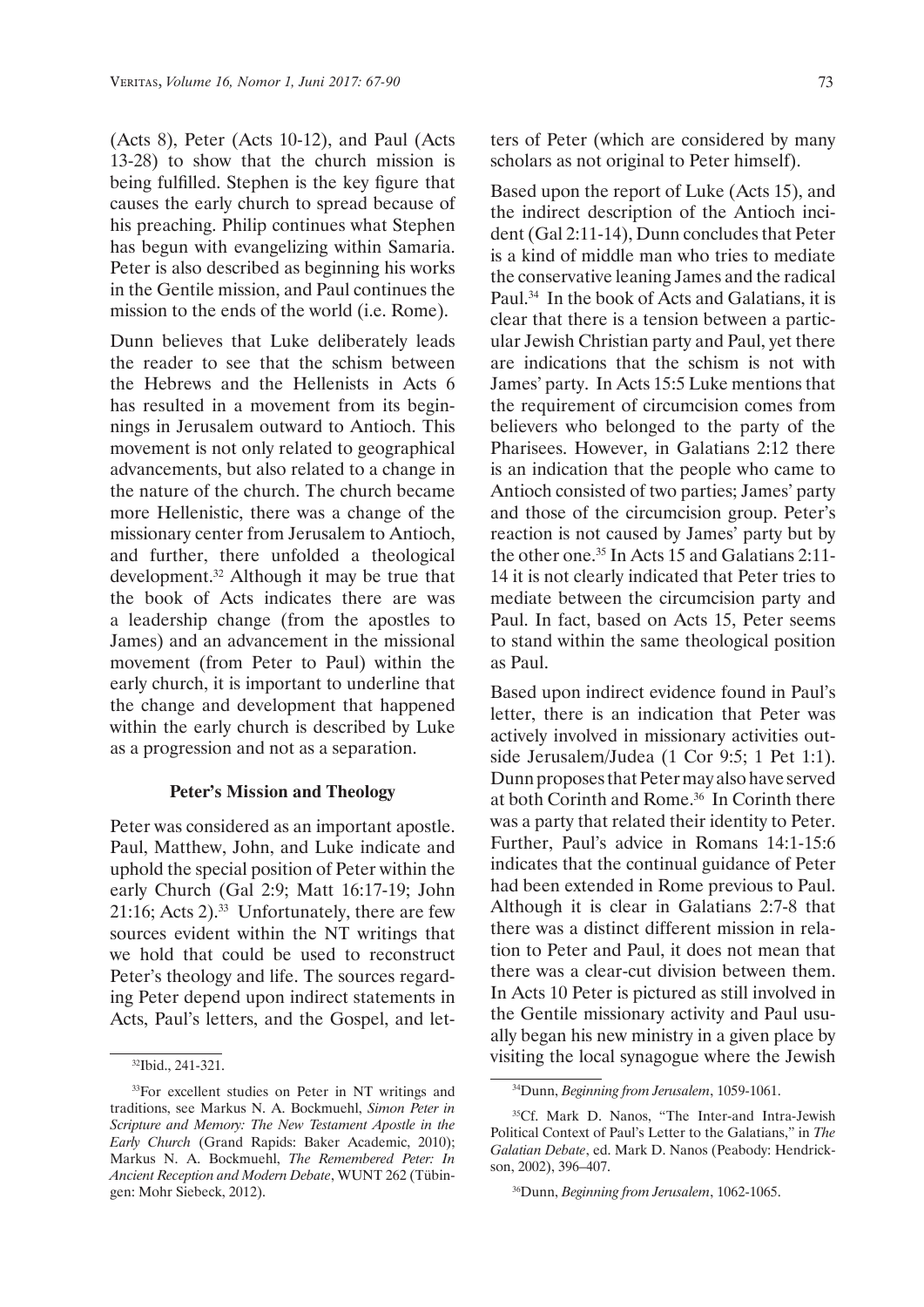people gathered. Therefore, it is still possible that Peter worked together with Paul to maintain the church that was established in a given place founded by either Paul or Peter. If Dunn is correct that Paul continued his ministry after his imprisonment in Rome, and then Peter built upon Paul's ministry in Rome, it indicates that there likely was no clear-cut ministry lines upheld between them.

#### **Catastrophe in Judea**

The period of 60-70 was important as during these years some of the first Christians leaders died. James as the leader of the church at Jerusalem died in the year 62. A few years later Paul and Peter also died as martyrs.<sup>37</sup> The basic issue that needs to be considered during this phase is the question, what happened next with the Christians in Jerusalem between the times when their leaders died until Jerusalem's fall? Is it indeed true that the Jerusalem church was ended during this time period?

In response to this question, there are two alternative possibilities. First, according to the traditions written by both Eusebius and Epiphanius, the Jerusalem Church fled to Pella before the fall of Jerusalem and then returned afterwards. Secondly, it is believed that the Jerusalem church became extinct together with the early Jewish movement which revolted against the Romans. There are two basic arguments that are proposed to reject the witness of Eusebius and Epiphanius, (i) it is impossible that the Jewish Christian people could go out from Jerusalem and flee to Pella because the city was surrounded by Romans soldiers, and (ii) the credibility of Eusebius' witness, which is also believed to have been used by Epiphanius, is doubtful.38 In response to the first argument, van Houwelingen argues that there actually was still a way that could be used by the Jewish people to flee from Jerusalem. $39$  He refers to the evidence from the report of Josephus that mentions Jewish people who succeeded in fleeing from Jerusalem by using bribery. Related to the second objection, van Houwelingen argues that there is no strong evidence showing that Eusebius' report on the flight of Jewish Christians from Jerusalem is based on a legend. The witness of Eusebius and Epiphanius shows that the Jewish Christians in Jerusalem could escape from the catastrophic event of the fall of Jerusalem and then return to the city afterwards. The Jerusalem church could continue their ministry and existence under the leadership of Jesus' brothers. These facts imply that the apostolic church did not come to an end in the year 70, and there is no evidence that shows that the Jerusalem church lost their Jewish identity or influence after 70.40

Van Houwelingen believes that the letter to the Hebrews was written to encourage Jewish Christian who had fled from Jerusalem before the catastrophic event in AD  $70<sup>41</sup>$  Although there is clear evidence indicating that the letter was written to Jewish Christians, the Greek language used indicates that the letter was written for the Greek-speaking Jewish Christians. In accord with this point, van Houwelingen argues that the author used that particular language because the letter was not directed to Jewish Christians from Jerusalem alone, but was also to be read by other Jewish Christians resident within the diaspora. Further, many references in the letter would be easier to understand if the reader is a Jewish Christian from Jerusalem (e.g.,

<sup>&</sup>lt;sup>37</sup>According to Dunn, the year 70 is the end of the first Christian generation (ibid., 3). If what Dunn means with "the first Christian generation" is the apostolic period/ church, then his statement is confusing for the evidence indicates that the apostolic church, which included the Jerusalem church, survived this catastrophic moment. In addition, the apostle John and Jude the brother of Jesus who are the first generation Christian continue to exist.

<sup>38</sup>Cf. P. H. R. Van Houwelingen, "Fleeing Forward: The Departure of Christians from Jerusalem to Pella," *WTJ* 65 (2003): 182-189.

<sup>39</sup>Ibid., 189.

<sup>40</sup>Cf. ibid., 197-198.

<sup>41</sup>P. H. R. Van Houwelingen, "Riddles around the Letter to the Hebrews," *Fides Reformata* 16, no. 2 (2011): 154- 156.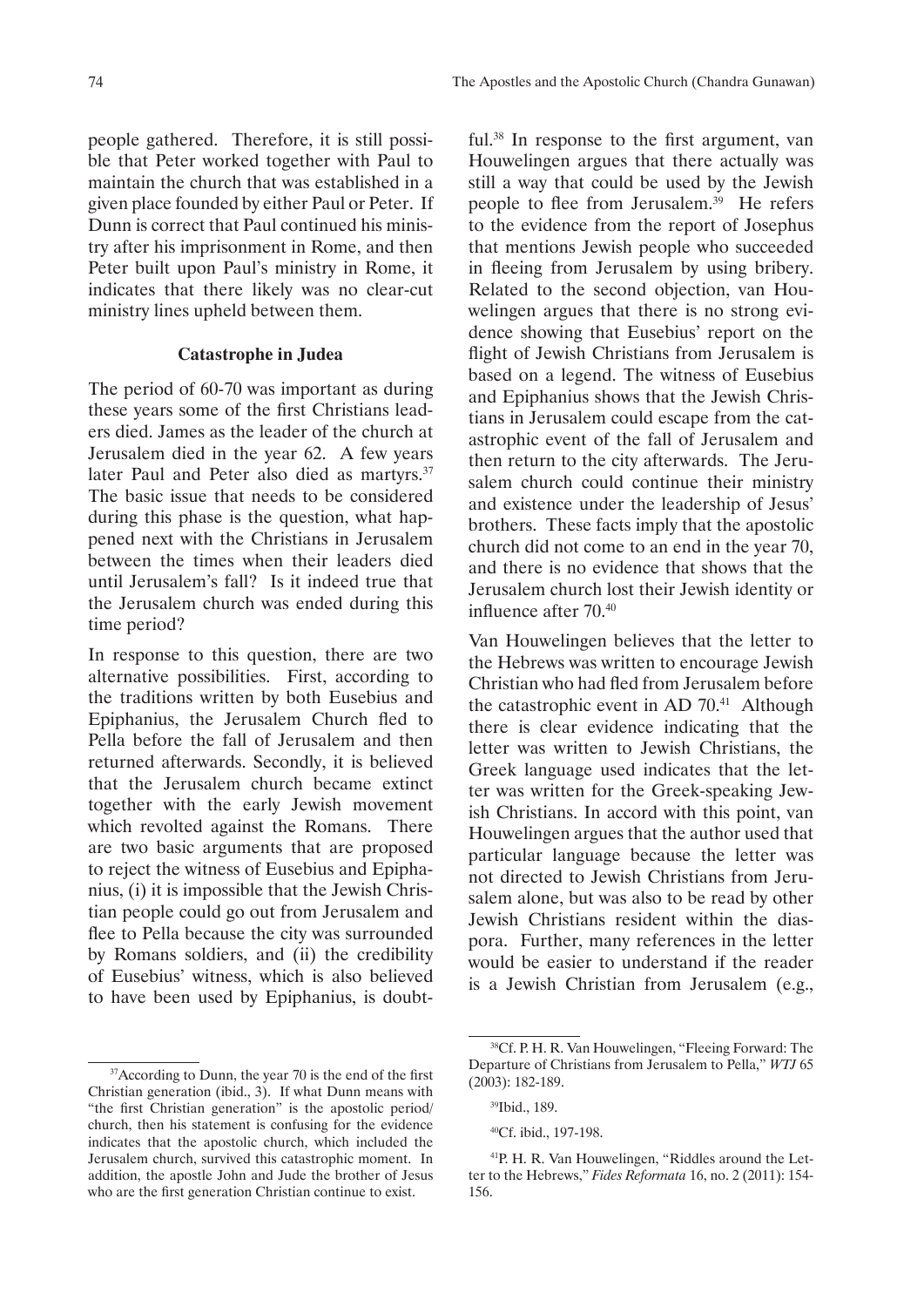Heb 6:4-6).<sup>42</sup> Furthermore, van Houwelingen argues, from the content of the letter, that the author mainly exposes the cultic life of Jewish people as a preparation to face the destruction of Jerusalem that will soon take place.<sup>43</sup> Moreover, van Houwelingen, based upon the content and composition of the book, argued that the author admonishes the readers about the supreme character of Jesus.44 This implies a demand to exhibit faithfulness in teaching, faith and ethical life.

Van Houwelingen's argument is based primarily upon the point that the description of cultic Jewish life, as seen in the letter of Hebrews, is a strong indication that the temple had not yet been destroyed.45 However, there is still a question that needs to be addressed that is related to Josephus' writing which describes the cultic life after the fall in a lively way (*J.W.*  5.184-247).<sup>46</sup> This suggests that Jewish cultic life still operated even after the fall of Jerusalem. The lively description of cultic life by the author of Hebrews does not necessitate a view that posits that it must have been written before the fall. However, if the book was indeed written after the fall, it means that the book was written primarily to help them to interpret the new cultic life system in the light of Christ and not to prepare the Jewish Christians to face the immanent destruction.

This discussion leads to a reconsideration of the second main issue proposed by Dunn in his study of the apostolic period, namely how early Christianity which was primarily Jewish in its character which, over time (post AD 70), then became Gentile in character. The traditions mentioned by Eusebius show that there was still a Jewish Christian community resident in the city of Jerusalem. In fact, the Jewish Christian community found there was the same as the Jerusalem church which existed in the city before the catastrophe of AD 70. The book of Hebrews, it could be argued, indicates that the Jewish Christians from Jerusalem still survived alongside the remaining Jewish population. Jewish Christians within Jerusalem remained post AD 70, yet they began to understand their Jewish heritage in a different way from their Jewish peers. Over time, this led to their separation from the Jewish mainstream religion after the fall which was instigated by rabbinic Judaism.

# **After AD 70**

The Apostolic church did not come to an end in AD 70. Although James, Peter, and Paul had already passed away, John, the last surviving apostle, lived and ministered until the end of the first century. Besides the Pella tradition, the book of Revelation (and also the Gospel of John) which was authored by John the apostle, functions as a window from which to view the early church in the post AD 70 era.<sup>47</sup> There are some descriptions found both within the letters to the seven churches in Revelation 2-3 and within the rest of the Revelation that give indication regarding the true condition of the early church in Asia Minor in ca. 90.

Van Houwelingen believes that there exist paradise motifs in the book of Revelation.<sup>48</sup> John does indeed use images found from within the book of Genesis in his work. These include such concepts as imagery about the tree of life, a new earth, living water, etc. However, it is also correct that a canonical approach to the book of Revelation highlights

<sup>42</sup>Cf. ibid., 156-158.

<sup>43</sup>Ibid., 158-161.

<sup>44</sup>P. H. R. Van Houwelingen, "Mission and Ethics in the Epistle to the Hebrews," in *Insiders versus Outsiders: Exploring the Dynamic Relation between Mission and Ethos in the New Testament*, ed. Jacobus (Kobus) Kok and J. A. Dunne, PPRT 14 (New Jersey: Gorgias, 2014), 245-256.

<sup>45</sup>Ibid., 241.

<sup>46</sup>See Whiston, *The Complete Works of Josephus*, 554- 556.

<sup>47</sup>There are few objections proposed to object the authorship of John. The main objection is related to the Greek style used in Revelation that is so different than the gospel. However, it is still possible that John, who wrote Revelation, could have experienced a progression in his ability to write Greek beyond that found in the Gospel of John. For a discussion of the relation between the Gospel, Letters ,and Revelation of John see Marshall, *New Testament Theology*, 567-578; also Carson and Moo, *An Introduction to the New Testament*, 700-707.

<sup>48</sup>P. H. R. Van Houwelingen, "Paradise Motifs in the Book of Revelation," *Sarospataki Füzetek* 4 (2011): 11–25.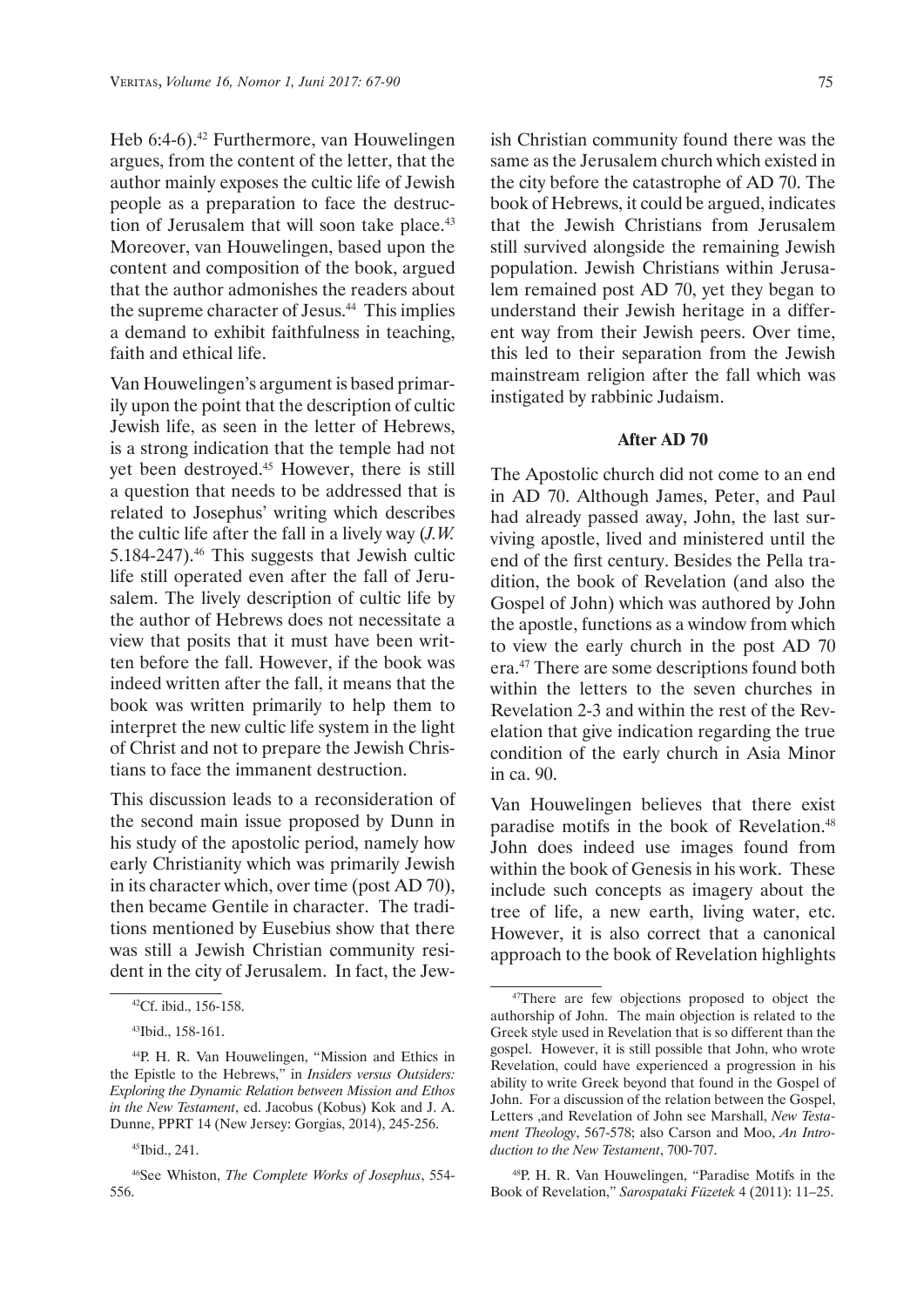the final stages of God's redemptive works.<sup>49</sup> On the other hand, the book of Revelation was also written to address the struggle faced by the churches at that time. The author uses the message of Daniel which highlights the immediate coming of God's kingdom as the answer to a period of intense evil faced by the Church (cf. Rev 1:1; Dan 2:28-29, 44-45).<sup>50</sup> God remains in control of everything. Deception and disaster become the punishment that is faced by those who are doing evil and are persecuting God's people (e.g., Rev 6:1-17).

The seven churches find themselves in different situations, yet there are still indications about the general condition faced by each of the churches i.e., the danger of deception pertaining to both teaching and morality (Rev 2:2-3, 9, 14-15, 20, 3:4, 8, 16-17). Beyond just encouraging the church with a message of hope and a warning about God's righteous judgment, John asks the readers to keep to sound teaching and a godly life. Similar dimensions (ethical-theological teaching and God's judgment) are also prominent in the Catholic Epistles that were written two decades earlier. This fact could indicate that the problem of deception and immorality still existed well into the end of the first century, or, this theological emphasis could possibly highlight an indication of John's theological heritage.

# *The Apostolic Teaching and Tradition*

Van Houwelingen believes that the Catholic Epistles have a close relationship with the Jerusalem tradition.<sup>51</sup> His assessment is only correct if the epistles were truly written by James (the brother of Jesus), Peter, John, and finally, Jude who was the last leader in the first generation of the apostolic church in Jerusalem. Therefore, it is important to carefully consider the authorship of each letter individually, and then an attempt will be made to find a theological connection between each of them.

## **Authorship of Catholic Epistles**

#### James

The letter of James was written to members of the Jerusalem church that were scattered throughout many areas (cf. Jas 1:1; Acts 8:1; 11:19-20). Although James wrote his letter for a few scattered Jewish communities, its contents indicate that he was trying to answer some particular issue inherent within the larger church community (see, e.g., Jas 4:1-  $3$ .<sup>52</sup> The structure of the letter is complex and highlights many themes, for example, "wisdom" as an overlapping concept (e.g., 1:5;  $3:13$ ;  $5:14-15$ ).<sup>53</sup> Although some scholars have concluded that the letter is similar to a kind of moral discourse, it is basically a pastoral letter.

Based on both internal and external evidences, there is good reason to believe that the letter of James was written by James the brother of Jesus.54 However, some modern interpreters take a different view<sup>55</sup> arguing that the book is pseudonymous because, (i) James does not mention any thing about his relationship with

<sup>49</sup>Van Houwelingen applies a combination method between the preterist and the historist approaches (ibid., 11-19). This approach could help to understand biblically the book of Revelation in light of the history of redemption.

<sup>50</sup>Cf. Gregory K. Beale, *The Book of Revelation: A Commentary on the Greek Text*, NIGTC (Grand Rapids; Carlisle: Eerdmans ; Paternoster, 1999), 182-183.

<sup>51</sup>P. H. R. Van Houwelingen, "Jerusalem, the Mother Church," *Sarospataki Füzetek* 3-4 (2012): 11–32.

<sup>52</sup>Although some scholars believe that issues in the letter of James are hypothetical, the issues could reflect a real situation of believers scattered throughout the diaspora (e.g. Richard Bauckham, *James: Wisdom of James, Disciple of Jesus the Sage* [London: Routledge, 1999]).

<sup>53</sup>For a discussion on the structure of the letter of James, see ibid., 61-73 and Peter H. Davids, *Commentary on James*, NIGTC (Grand Rapids: Eerdmans, 1982), 22-29.

<sup>54</sup>For a detailed discussion about the authorship of the letter of James, see Dale C. Allison, Jr., *A Critical and Exegetical Commentary on the Epistle of James*, International Critical Commentary (London: T & T Clark, 2013), 3-28.

<sup>55</sup>Many scholars who use the diachronic approach (historical reception of the letter in the Christian canon) to read the letter date the letter as the second century writing; however, there is no strong evidence to support this proposal. For further discussion on this issue, see Luke T. Johnson, *Brother of Jesus, Friend of God: Studies in the Letter of James* [Grand Rapids: Eerdmans, 2004], 45-83).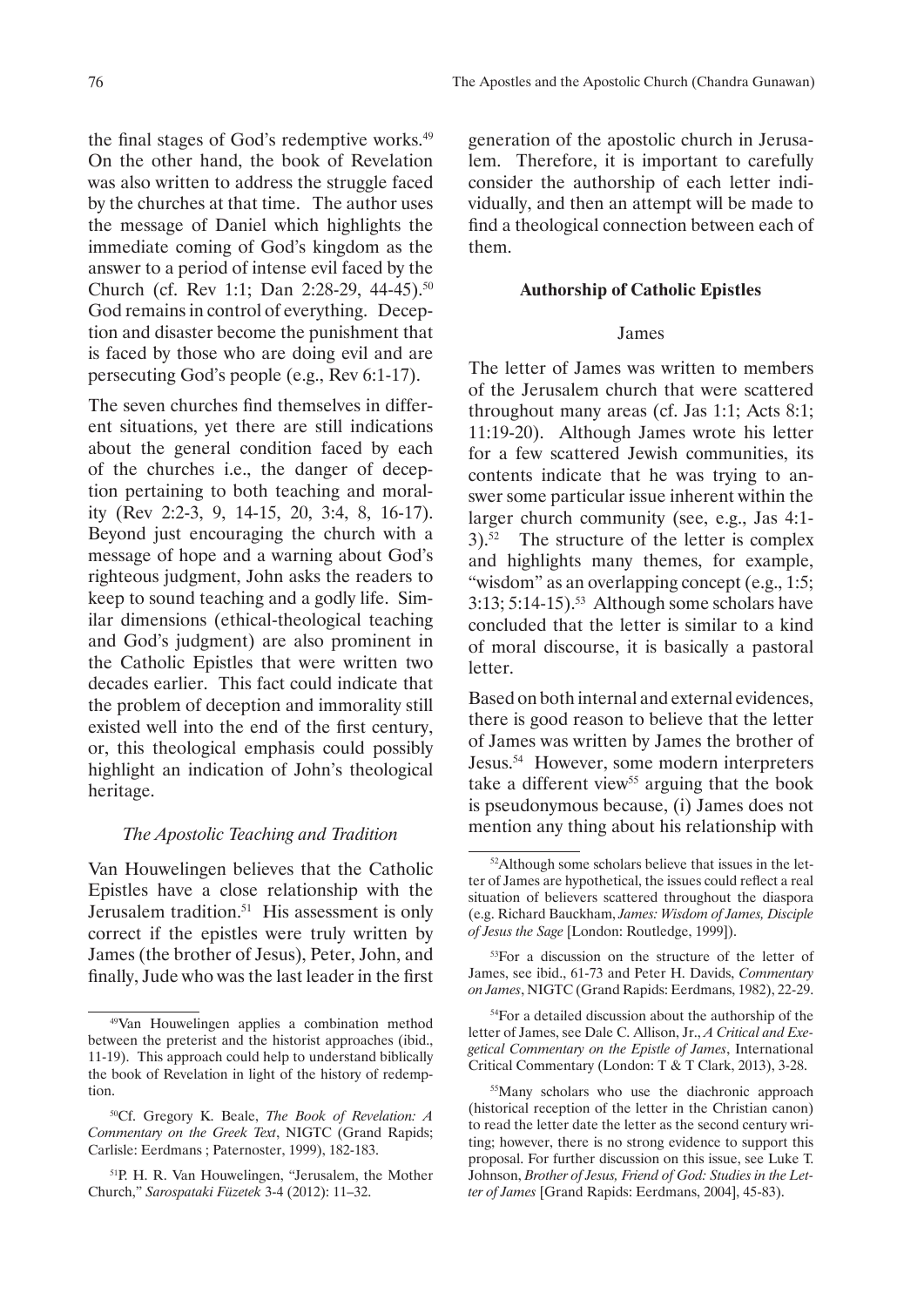his brother Jesus, (ii) James, the brother of Jesus, would not have had the ability to write the book of James, (iii) the theological perspectives found in the book, particularly regarding the law, are different to the portrayal that we have about James who was both conservative and zealous for the law, and finally, (iv) James' perspective on faith and deeds indicates that he fails to understand Paul's teaching on justification correctly.56

The first three objections mentioned are not supported by any solid evidence. In the first objection, it can be countered that focusing upon the familial relationship to Jesus was clearly not something held in high esteem within the early church and the audience of the letter acknowledged James's authority.57 In the second, it is an exaggeration to classify the book of James as a kind of classical Greek writing and further, the influence of the Hebraic wisdom tradition in the letter is strong. Additionally, it is also possible that people from Galilee could write competent Greek. To address the third objection to James' authorship, the portrayal of James within the book of Acts and also the witness from Paul shows that James was not as strict as previously assumed (Acts 15:13-21; Gal 2:1-10).

In relationship to the fourth issue, further evaluation to this objection is necessary. There are two possible scenarios that might have occurred; James failed to understand Paul's teaching on justification correctly because the letter was not written by James who would have understood Paul's theology correctly, or, James failed to understand Paul because the book of James was written before his meeting with Paul. In the latter scenario, he either misunderstood Paul or he is responding to a kind of teaching of Paul's that was misinterpreted by others. It is the opinion of this article, that there is also another possibility that could be envisioned. James may not even be referring to Paul's teaching. Even though they may both utilize similar words, it does not necessarily mean that they are addressing the same topic and/or issues.<sup>58</sup> It is clear that James uses language from the wisdom literature such as that found within common proverbs/the Book of Proverbs. One of the most important themes in the wisdom literature is the integration between "saying" (confessing) and "deed" (e.g., Prov 12:14; 16:23).<sup>59</sup> Therefore, it is also possible to understand James' teaching found in chapter 2 as wisdom teaching for an integrated life and not as a counter attack to Paul's teaching.

#### 1 and 2 Peter

There are two letters found in the NT written under the name of Peter. While 2 Peter is written to encourage the believers to pursue Christian maturity, 1 Peter's purpose is that of comforting and exhorting Christians who are experiencing suffering.<sup>60</sup> There is an indication in 1 Peter 4:13 that the suffering faced by the church in Asia Minor was related to their identity as Christians. The suffering described in 1 Peter seems to refer, not to global persecution or state persecution, but rather to general hostility directed at them from the Roman people.<sup>61</sup> Some scholars propose that there are separate traditions underlying 1 Peter, such as the tradition of *the baptismal sermon*. However, there is no external evidence supporting that theory and there are no acceptable reasons related to the usage of such a tradition (*Roman baptismal sermon*) found within the context of the churches of Asian Minor.<sup>62</sup> The provenance of 1 Peter and

<sup>56</sup>Carson and Moo, *An Introduction to the New Testament*, 623-625.

<sup>57</sup>The fact that the author of James could send the letter to Jewish believers around the diaspora (Jas. 1:1) shows that the early church recognized and accepted his authority.

<sup>58</sup>For a fine discussion of this issue, see Bauckham, *James*, 120-140 and see also Douglas J. Moo, "James, Theology of," in *Evangelical Dictionary of Biblical Theology*, ed. Walter A. Elwell (Grand Rapids: Baker, 1996), 387.

<sup>59</sup>Peter H. Davids, "James," in *New Dictionary of Biblical Theology*, ed. T. D. Alexander and B. S. Rosner (Downers Grove: Inter-Varsity, 2000), 344.

<sup>60</sup>For a discussion of suffering in 1 Peter and the other NT writings, see Peter H. Davids, *The First Epistles of Peter*, NICNT (Grand Rapids: Eerdmans, 1990), 30-44.

<sup>61</sup>Marshall, *New Testament Theology*, 642.

<sup>62</sup>Davids, *The First Epistles of Peter*, 12-13.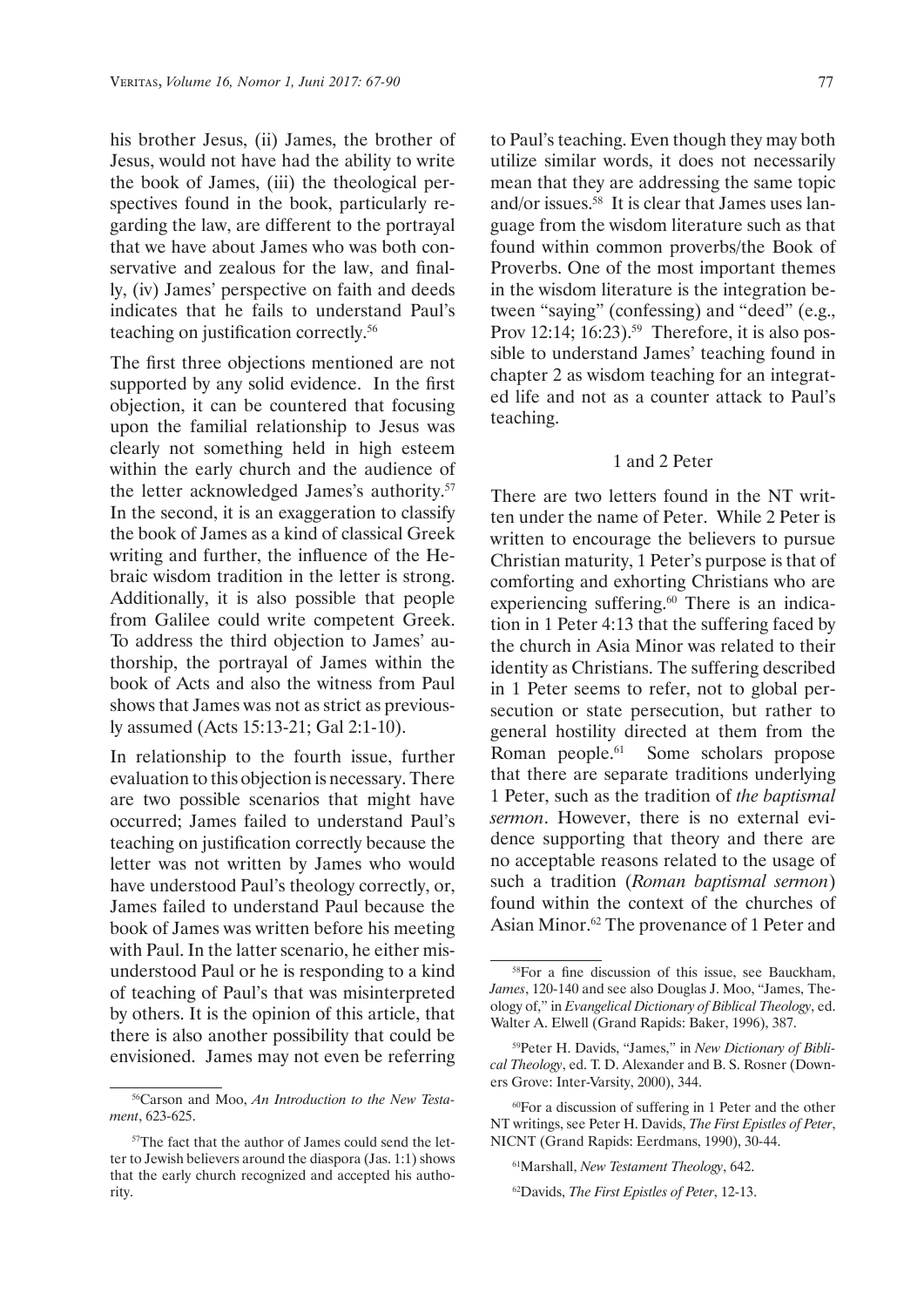its dating is a little tricky because the meaning of the term "Babylon" in 5.13 is not easily determined. Van Houwelingen believes that it refers to some concrete region/place that is found in Mesopotamia.<sup>63</sup> On the other hand, there also exists the possibility that the author used the word "Babylon" metaphorically just as the phrase "stranger in the world" in the opening section is used to indicate that the readers are like the OT people when they were in exile. Alternatively, the word "Babylon" could be used as a reference to Rome. Furthermore, the letter must have been written before Peter's death, yet it is hard to determine the exact timing because the hostility that was faced by believers described in 1 Peter could refer to numerous periods during ca. 40-60.

The authorship of Peter in conjunction with 1 Peter has externally strong evidence. However, many modern scholars, continue to reject the external evidence and rely solely upon the internal evidences as highlighted above. The competent Greek language used by the author of 1 Peter can be easily explained. For example, van Houwelingen, who uses the learned experience of Josephus as a primary example, proposes that there exists the possibility that Peter studied Greek while engaged in ministry in Rome. During that time period Peter's writing ability could have improved immensely.

Besides addressing the issue of the quality of the Greek language used by Peter, it is also important to discuss the theological relationship between 1 Peter and Paul. A few modern scholars believe that there exists a theological gap between them and this suggests that the author of the letter was not Peter. However, Barnett has shown that Paul, in his letters, actually used Peter's teaching on Christ and, therefore, the existing theological gap concluded by modern scholars regarding Peter and Paul is too exaggerated.<sup>64</sup>

The authorship of 2 Peter is also under dispute. Although external evidences strongly support Peter's authorship there are still objections to his authorship that are proposed by modern scholars.<sup>65</sup> However, there exist seven evidences that would confirm Peter's authorship. First, the author's relationship with the readers (2 Pet 1:16-18) highlights that the letter was written to answer a particular problem within a particular Christian community. The author uses the form of a letter to show that the author wants to interact in a personal manner. This shows that the internal dynamics of the letter were real and not fictional.<sup>66</sup> Secondly, the genre of 2 Peter, though similar to a form described as *literature of testament*, does not necessarily mean that it is indeed a form of that genre of literature. 2 Peter is actually a letter. It would be rare that literature with the genre of "letter" would have been pseudonymous. Conversely, it is rare that a "fictitious testament" would take the form of a letter. Even if 2 Peter is a *literature of testament* it is misleading to generalize and conclude that all *testament literature* is necessarily fictional.<sup>67</sup> Thirdly, the slow process of the acceptance of 2 Peter within in the canon indicates that the letter had already passed the authorship test because there are strong evidences that the early church would not have allowed any forged authors to be included within the canonical selection process.68 Fourth, Peter's citation of Paul's letters should not be understood that he was talking about the full collection of Paul's letters that were believed to have taken its final

<sup>67</sup>Van Houwelingen, "The Authenticity of 2 Peter," 121.

<sup>63</sup>P. H. R. Van Houwelingen, "The Authenticity of 2 Peter," *EJT* 19, no. 2 (2010): 124.

<sup>64</sup>Barnett, *The Birth of Christianity*, 185-186; Carson and Moo, *An Introduction to the New Testament*, 642-644.

<sup>65</sup>Van Houwelingen, "The Authenticity of 2 Peter," 120.

<sup>66</sup>Cf. ibid. The fact that the author does not mention any personal greeting to the reader does not mean that the letter is fictional because letters in the NT period were diverse, including a letter that has a short personal greeting such as 2 Peter. For an excellent discussion of ancient letters, see Stanley K. Stowers, *Letter Writing in Greco-Roman Antiquity* (Philadelphia: Westminster, 1986).

<sup>68</sup>Cf. ibid., 121-122; for an excellent response from an evangelical perspective regarding the issue of pseudepigraphy in NT writings see Armin D. Baum, *Pseudepigraphie und literarische Fälschung im frühen Christentum: mit ausgewählten Quellentexten samt deutscher Übersetzung* (Tübingen: Mohr [Paul Siebeck], 2001).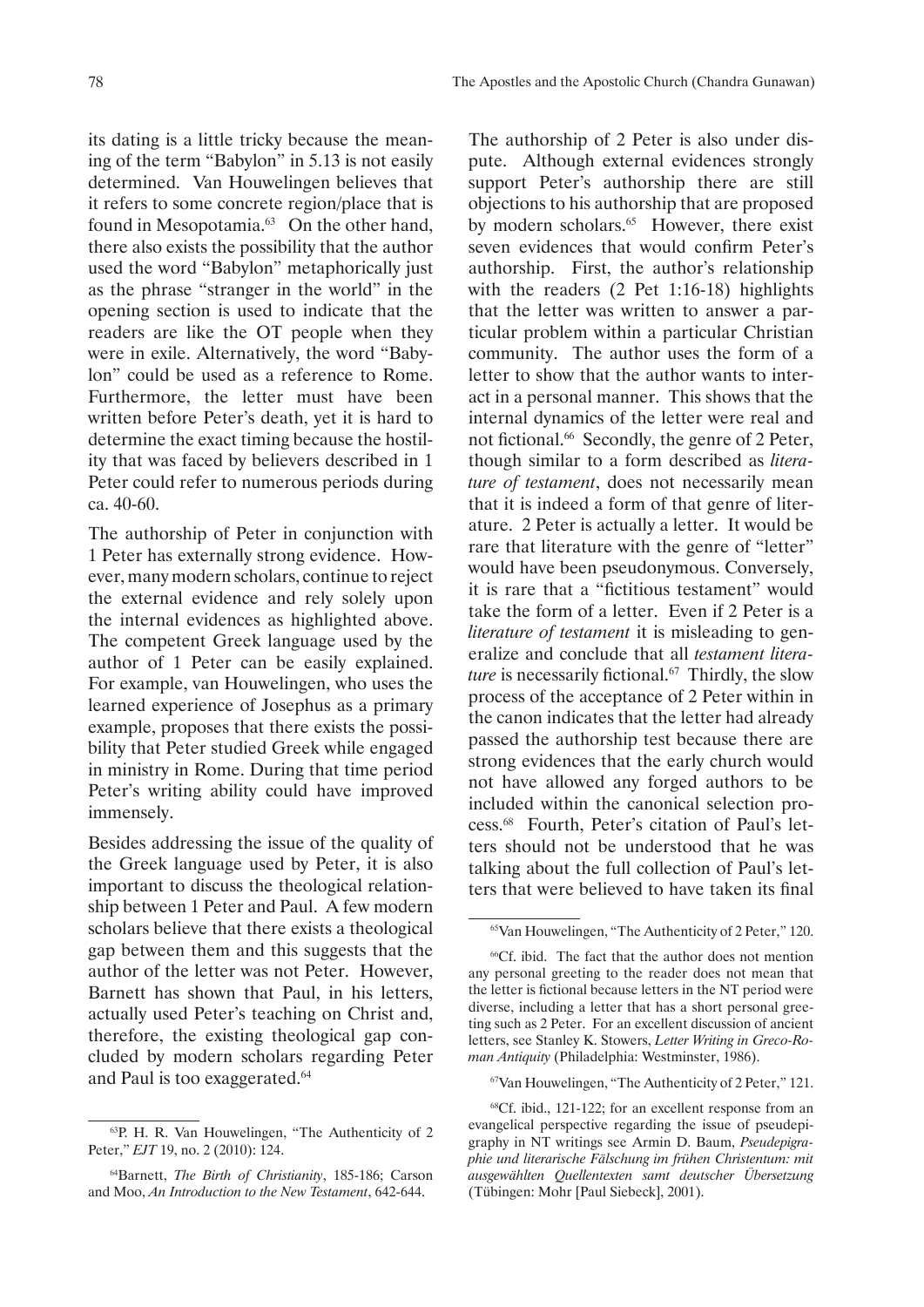form in the late first century. The phrase used could refer to any letter written by Paul. However, on the other hand, a kind of collection of Paul's letters could have been preserved within the earliest church community. Therefore, even if 2 Peter refers to a kind of collection of Paul's letters, it does not mean that 2 Peter was written later.<sup>69</sup> Fifth, the similarity between 2 Peter and Jude does not mean that Peter could not be the writer of the letter. This similarity could be understood in many ways. There exists the possibility that Peter and Jude used the same primary source. Also, the criteria that the shortest version must be the earliest is not always true, therefore, there is equally possible that the book of Jude is a summary of 2 Peter or it possible to see both as inter-dependent writings. Sixth, the different style between that of 2 Peter and 1 Peter does not prove that 2 Peter was not written by the apostle Peter. The differences could be explained by the fact that Peter used an "amanuensis" who would write according to his own style.<sup>70</sup> Unless it can be posited that the author of 1 and 2 Peter had an essentially different theological view, differences in writing style cannot be considered strong enough evidence to conclude there were separate authors. Further, van Houwelingen offers another viewpoint when he argues that the different writing style in 2 Peter was a direct result of the progress of Peter's writing ability after his time in Rome.<sup>71</sup> Once again, as highlighted earlier, Peter could have had the same developmental experience as Josephus. And lastly, the false teaching mentioned in 2 Peter, that is believed to be a clear indication that 2 Peter was written later, is not primarily related to the second coming of Christ, but to the rejection of a judgment day. This explains the reason that the false teachers led such an ungodly life.<sup>72</sup>

## 1, 2 and 3 John

There are five writings in the NT canon that are believed to be written by, or to have a relationship to, John; the gospel of John, 1, 2, and 3 John, and the book of Revelation. Due to the fact that the focus is primarily upon the Catholic Epistles that represent the Jerusalem perspective, only the Johannine letters will be addressed below.

The letters of John, which were preserved in Ephesus, basically exhibited the characteristics of a letter. Although 1 John does not include an opening section, the content of the letter indicates that it is not a theological tractate, but a letter. John attempted to answer a problem that existed in the Christian communities who would read his letter (e.g., 1 John 2.26).73 While 1 John and 2 John were probably written to a few congregations, 3 John was sent to Gaius. While the structure of 2 John and 3 John is clear, the structure of 1 John is somewhat confusing. For example, there are a few themes (like the theme of love) that overlap throughout a few chapters.<sup>74</sup> The goal of the letter of 1 John was to warn his readers about false teachers and to teach about a life contrasted between that of the true believer and that of the false teacher. The identity of the false teaching mentioned in the epistle is hard to conclude, yet there exists the probability that the heresy had a close relationship with the views of proto-gnostic, embryonic Docetism and Cerinthianism.75

Based on the external evidence, John the disciple of Jesus was the author of the Johannine letters. The vocabulary, syntax, and themes unfolded in the gospel of John and 1 John

<sup>69</sup>Van Houwelingen, "The Authenticity of 2 Peter," 122-123; Carson and Moo, *An Introduction to the New Testament*, 336.

<sup>70</sup>Davids, *The First Epistles of Peter*, 6-7.

<sup>71</sup>Van Houwelingen, "The Authenticity of 2 Peter," 124-125.

<sup>72</sup>Ibid., 125.

<sup>73</sup>Cf. Judith Lieu, *I, II, III John: A Commentary*, NTL (Philadelphia: Westminster, 2008), 4-5; Carson and Moo, *An Introduction to the New Testament*, 669-670, 675-676.

<sup>74</sup>S. Smalley, *1, 2, 3 John*, rev. ed., WBC 51 (Dallas: Thomas Nelson, 2007), xxx-xxxi.

<sup>75</sup>P. J. Lalleman argues that the heresy combated in the 1 and 2 Epistles of John has a close relationship to a kind of belief that is existed in the Act of John (P. J. Lalleman, "Adversaries Envisaged in the Johannine Epistles," *Netherlands Theologisch Tijdschrift* 53 [1999]: 17–24). He discovered a kind of docetism that denied the human nature of Christ that stands behind the theological problem in the letters of John.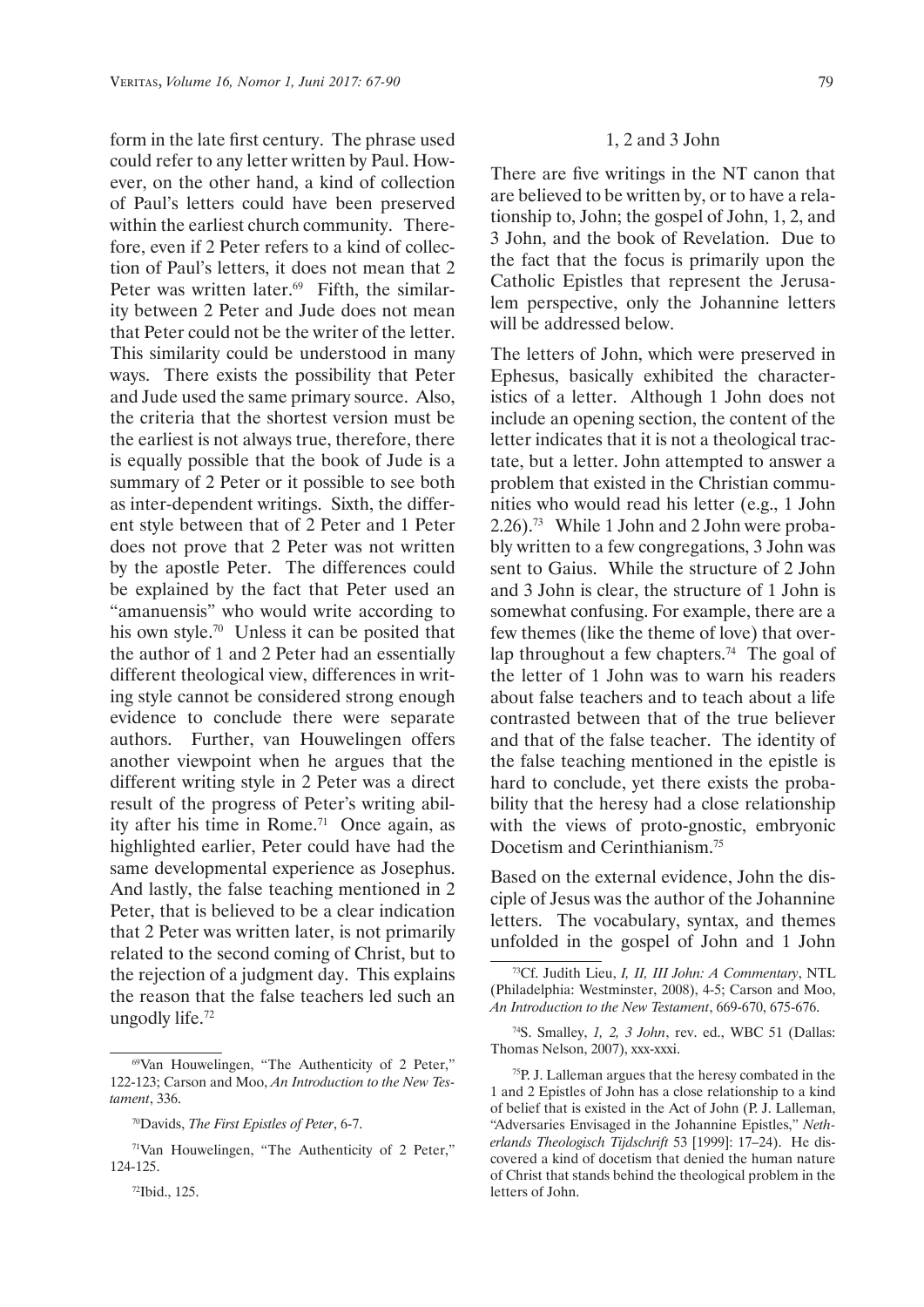indicate that they both share the same tradition that unfolded from John the Apostle. Similarly, 2 John and 3 John both use similar vocabulary to that of 1 John.<sup>76</sup> Modern scholars, who challenge the traditional view, base their arguments on the following points; the different doctrine and wording used in 1 John and the gospel of John, the use of the pronoun "we" in 1 John indicates that the author is part of a kind of school of John, and thirdly, the author of 2 John and 3 John identifies himself as "the elder." In response to the first objection, although there is a different usage of some words in 1 John and the gospel of John, such as the word "logos," there is no theological contradiction between them. The word "we" as used by John does not refer to a kind of school surrounding John, rather it refers to John and other people who along with him were eyewitnesses (e.g., 1 John 1:1; cf. 1 John 1:3). This is, in part, based upon the usage of the pronoun "you" that is used to represent the reader (e.g., 1 John 1:3), and the word "they" that is used to refer to the "sinful world" (e.g., 1 John 2:3). Lastly, the self-identification of John as the elder does not indicate that he denies his apostleship, in addition, the article "*ho*" used indicates that the author is not just recognized as an ordinary elder (2 John 1:1).<sup>77</sup>

# Jude

Jude is clearly a letter; the opening, the body and the closing of the writing shows that the genre is that of the letter.<sup>78</sup> The reader is addressed as a theological identity, the content of the letter indicates that there is a specific problem faced by the Christian community to which the letter was addressed (Jude 3) and, the letter, just as was seen in 2 Peter, was indeed written to a particular community.<sup>79</sup> The problem faced by the community is related to the false teachers that are described in almost the same manner in 2 Peter.<sup>80</sup> The difference, however, is that Jude does not indicate that the false teachers held a kind of eschatological skepticism. The false teachers in 2 Peter and Jude are related, but they are not identical. This leads to the conclusion that the letter was probably written at a time not too far distant from 2 Peter, namely approximately ca. 60.81

The book generally is believed to have been written by Jude the brother of James and Jesus.82 Some rather weak objections related to authorship of the book are proposed by some modern scholars. These are related to the Greek used, an indication to an apostolic reference, and the failure to mention Jude's family relationship with Jesus. The first objection is speculative because there is no evidence that someone from Galilee could not write in a competent Greek style. The second is not supported by any firm evidence as the term "the faith" (v.17) does not refer to apostolic teaching, but to Jesus and the apostles' prediction about false teachers (v.18). Finally, Jude prefers to refer to his relationship to Jesus as Jesus' servant rather than as his brother. The familial relationship to Jesus is not needed because his readers have already known the author and have acknowledged his authority.

# **Theology of the Letters of James, Peter, John, and Jude**

Studies within NT theology have not given much attention to the Catholic Epistles. This is likely the direct result due to the fact that NT scholarship has been carried out under the shadow of the "historical Jesus" and the

82Richard Bauckham, *Jude and the Relatives of Jesus in the Early Church* (London: T & T Clark, 1990), 171-178.

<sup>76</sup>Smalley, *1, 2, 3 John*, xx-xxi.

<sup>77</sup>Carson and Moo, *An Introduction to the New Testament*, 672-675.

<sup>78</sup>Richard Bauckham, *Jude, 2 Peter*, WBC (Waco: Word, 1983), 3-4.

<sup>79</sup>Frank Thielman, *Theology of the New Testament: A Canonical and Synthetic Approach* (Grand Rapids: Eerdmans, 2005), 512.

<sup>80</sup>Bauckham, *Jude*, 11-13.

<sup>81</sup>For a discussion on the date of Jude see ibid., 13-14 and Peter H. Davids, *The Letters of 2 Peter and Jude*, PNTC (Grand Rapids: Eerdmans, 2006), 12-16.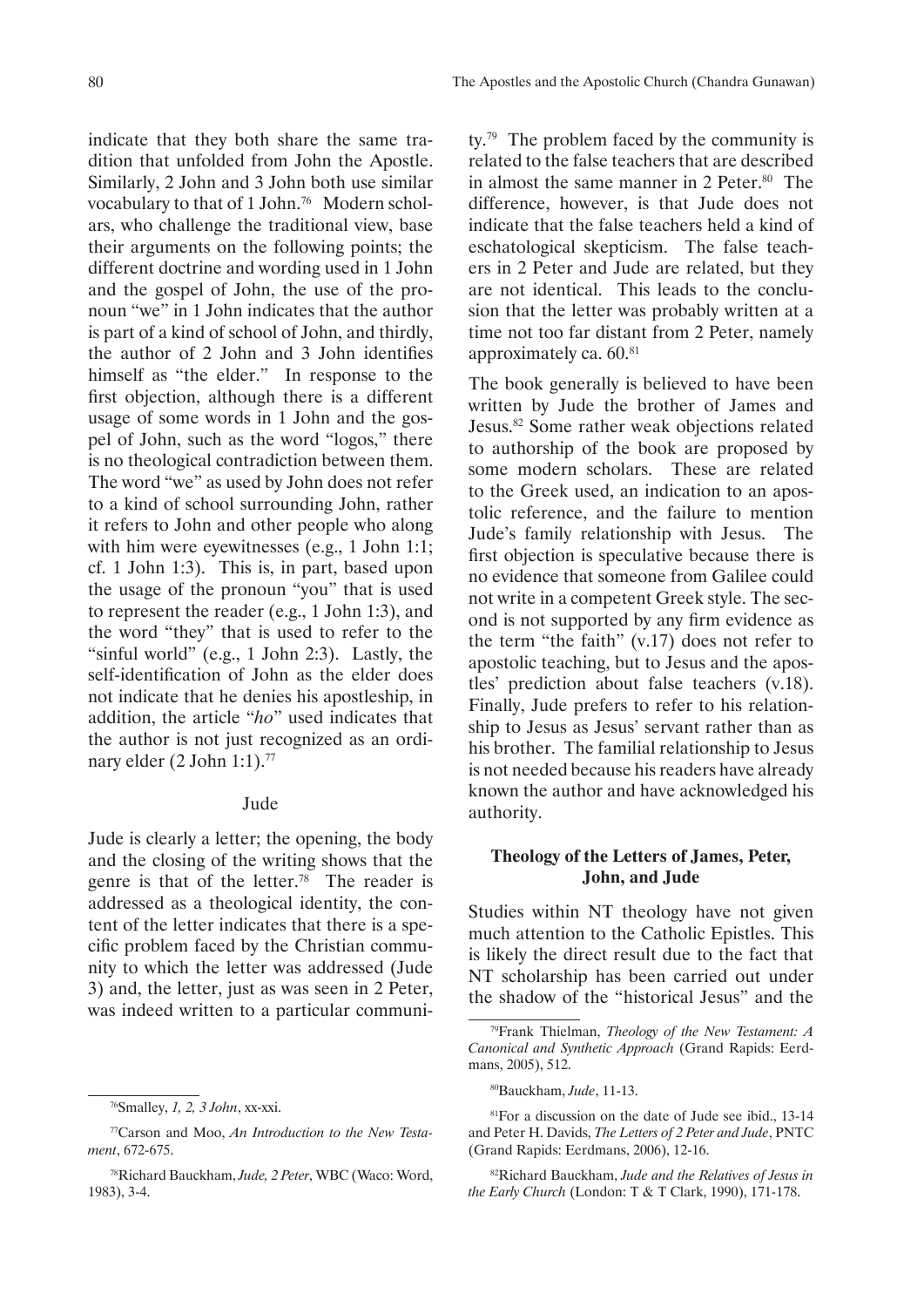"New Perspective on Paul." Additionally, the diverse theologies and contexts inherent within the body of letters make scholars reluctant to study the theology of the letters of the Catholic Epistles as a corpus.<sup>83</sup>

In contrast, few scholars (for example, Thielman) have begun to recognize that there could be a kind of unity that could link the letters. In this this section, an attempt will be made to discuss the theological characteristics of each of the letters.<sup>84</sup>

James' teaching is ethical, eschatological and God-oriented.<sup>85</sup> Davids recognizes three main theological topics in James; testing, speech and wealth. These ethical topics are related to God and should be understood in the light of God's eschatological work. For instance, God's people might experience suffering because of their commitment to living a godly life, yet they need to ask for God's wisdom to understand that their suffering will lead them to eschatological joy.<sup>86</sup>

The teaching of 1 Peter is also ethical, eschatological as well as God and Christ-oriented.87 According to Gene L. Green, 1 Peter follows the line of the history of salvation. The suffering faced by God's people should be understood as a part of God's work throughout human history. The community is advised

<sup>85</sup>There is a debate about the main theme and structure of the letter. It is possible that the concept of faith in this letter could be a linking theme that connects the structure of the text (see Dan McCartney, *James*, BECNT [Grand Rapids: Baker Academic, 2009]). Additionally, the letter of James is indebted to the OT traditions, in particular the wisdom tradition.

<sup>86</sup>Davids, "James."

to bear their suffering patiently and wait for God's coming that will lead to final victory.88 A similar characteristic is also presented within the second letter of Peter. 2 Peter, like 1 Peter, is also ethical and eschatological as well as God and Christ-oriented. Davids concluded that the letter is a response to false teachers that exhibit an unethical life because they have rejected God-Christ's coming and God's judgment.<sup>89</sup> Davids seems to have ignored the question that Peter's main teaching about the coming of God-Christ's day is related to an unethical life. A focus upon Peter's response will highlight that the main problem with the false teachers is related to their teaching, yet, as Davids admits, the main problem of the false teachers is related to their lack of an ethical lifestyle. A focus upon the unethical life of the false teachers, leads to the conclusion that the main problem is related to the rejection of judgment in God's coming day.

1 and 2 John apparently share a similar theology in which there are three theological themes explored by John. These three are the truth about Christ, obedience to Christ's commands, and love for each other.<sup>90</sup> The theology of 3 John is also related to ethical teaching within the context of leadership.<sup>91</sup> The emphasis of the Johannine letters, that of ethical issues related to teaching and leadership, indicates that the letters have the same concerns as the other Catholic Epistles.

The content of Jude shows that he is concerned with two aspects, namely the false teacher problem particularly related to unethical life, and the exhortation related to the

90In the first letter of John OT, quotations are present probably only in a few texts (like 1 John 3.12), however, Lieu believes that the OT texts hold a significant place within the letter (Lieu, *I, II, III John*, 16-17).

91Donald A. Carson, "The Johannine Letters," in *New Dictionary of Biblical Theology*, ed. T. D. Alexander and B. S. Rosner (Downers Grove: Inter-Varsity, 2000), 351–354.

<sup>83</sup>R. Wall and David R. Nienhuis, who use the canonical approach to analyze the Catholic Epistles, believe that there is a unifying theology found within the corpus. Although their proposal is probably over exaggerated and untenable to other scholars, it is still possible to find a "linking theme" that connects the letters (R. Wall and David R. Nienhuis, *Reading the Epistles of James, Peter, John and Jude as Scripture: The Shaping and Shape of a Canonical Collection* [Grand Rapids: Eerdmans, 2013]).

<sup>84</sup>Thielman, *Theology of the New Testament*, 293-294.

<sup>87</sup>The letters of Peter also make use of the OT materials (for example, the book of Isaiah in 1 Pet 3:21-26 and the story of Noah in 2 Pet 2:5). In fact, the first letter of Peter uses OT traditions more than other NT writings.

<sup>88</sup>Gene L. Green, "1 Peter," in *New Dictionary of Biblical Theology*, ed. T. D. Alexander and B. S. Rosner (Downers Grove: Inter-Varsity, 2000), 346–351.

<sup>89</sup>Peter H. Davids, "2 Peter," in *New Dictionary of Biblical Theology*, ed. T. D. Alexander and B. S. Rosner (Downers Grove: Inter-Varsity, 2000), 350–351.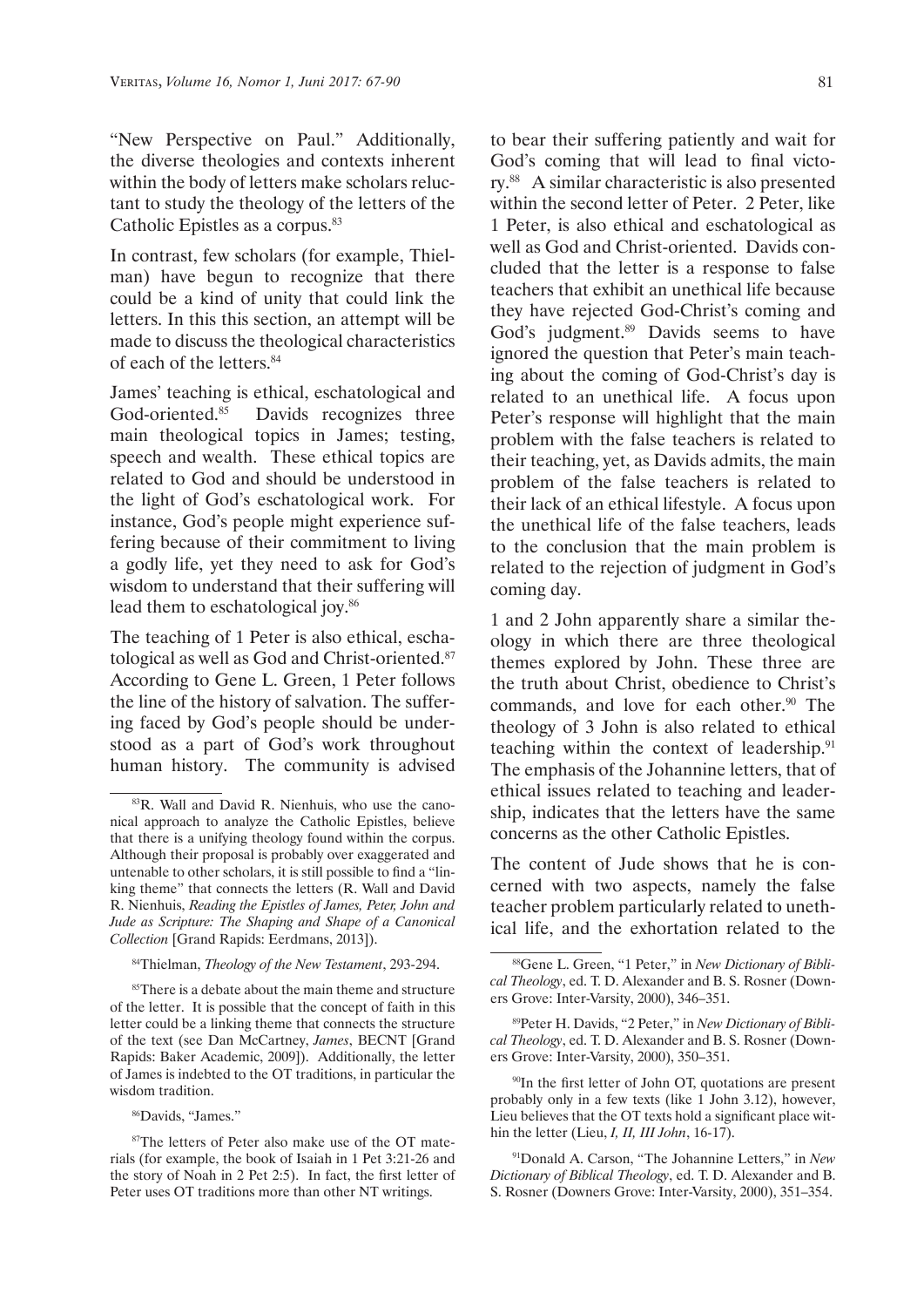deception.92 This indication leads to the conclusion that Jude, as with James, Peter, and John, also speaks about an unethical life as the mark of deception or heresy that will lead these false teachers to God's eschatological judgment.<sup>93</sup>

The brief observations mentioned above do not amount to a comprehensive theological analysis of the Catholic Epistles, yet through this analysis, it is evident that a key theological perspective existed and is shared throughout most of the epistles. There is evidence that the concern with ethics is of key theological interest in the epistles. This could be due to the sufferings of early Christians, but this could also be due to a kind of hallmark of the Jerusalem tradition. In comparing Acts 15 and Galatians 2:10, there is likewise a similar emphasis that ethical concerns, which are not necessarily an issue in the Acts 15 meeting, are added together with the decision on the issue of circumcision. Besides, almost all the epistles, except 2 and 3 John, are eschatological in nature. James, Peter, Jude, and 1 John speak about immorality as the mark of the false teachers or the insincere Christians and the eschatological coming of God's judgment. Both ethical and eschatological concerns evident in the epistles also existed in Paul. Paul's teaching on sin and judgment in Romans 2 is self-evident, in fact, the same message also existed in the teaching of both John the Baptist and Jesus (e.g., Luke 3. 7-18; Matt 7:15-  $23$ ).<sup>94</sup> This observation could be evidence that the gap between Jesus and his disciples or between Paul and the other apostles is too exaggerated. Further, the ethical and eschatological view inherent in the Catholic Epistles and Paul indicate that there is still a theological connection between both the Jewish and Gentile churches.

<sup>&</sup>lt;sup>92</sup>The Old Testament texts also play an important role in this letter, such as the story of Sodom-Gomorrah (Jude 7). Further discussion on this subject can be found in J. Daryl Charles, *Literary Strategy in the Epistle of Jude* (Scranton: University of Scranton Press, 1993), 91-127.

<sup>93</sup>Cf. Peter H. Davids, "Jude," in *New Dictionary of Biblical Theology*, ed. T. D. Alexander and B. S. Rosner (Downers Grove: Inter-Varsity, 2000), 335.

<sup>94</sup>Cf. Simon J. Gathercole, *Where Is Boasting?: Early Jewish Soteriology and Paul's Response in Romans 1-5* (Grand Rapids: Eerdmans, 2002).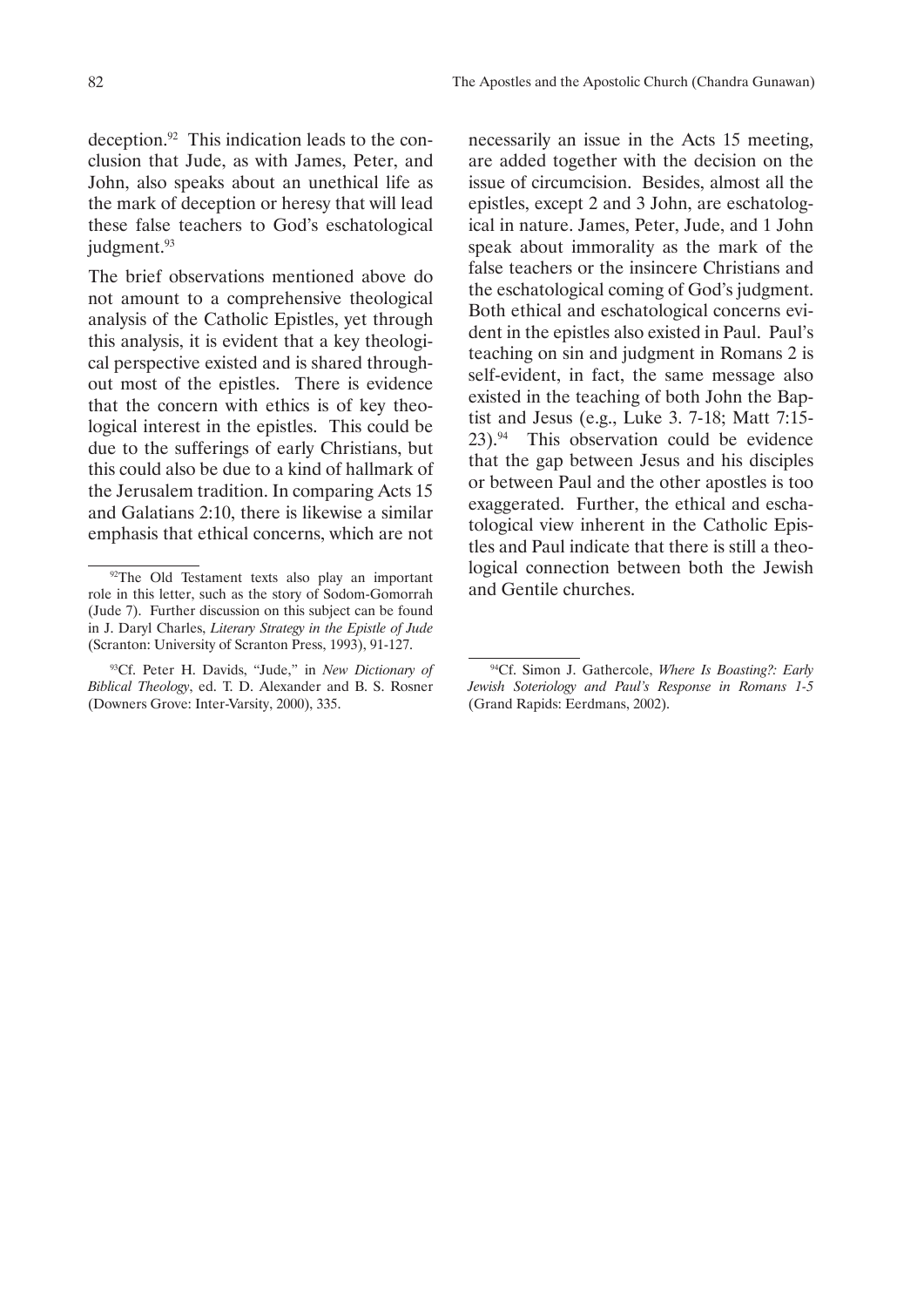## *Peter and Paul in 2 Peter 3:15-18*



#### **Syntax Analysis**<sup>95</sup>

97The word  $\tau \alpha_1 \zeta$  is omitted in few old and important Alexandrian texts such as  $\mathfrak{P}^2$ , Codex Alexandrinus, and Ms. 33. Based on external evaluation, the suggestion is not supported by other different type of texts. Based on internal evaluation, it seems that the word  $\tau \alpha_1 \zeta$  makes the sentence become more difficult to understand because contextually it is not clear which Paul's letter is referred; in other word, the omission leads to the better reading. Moreover, it is also possible that a later scriber thinks about 1 and 2 Thessalonians that also talks about misunderstanding on Jesus' second coming, and therefore they add the word  $\tau \alpha_1 c$ . In this case, the best reading is following the Alexandrian texts namely omitting the word  $\tau \alpha_1 c$ .

<sup>98</sup>There are two different variant reading here i.e.,  $\sigma \tau \rho \epsilon \beta \lambda \omega \delta \sigma \nu$  and  $\sigma \tau \rho \epsilon \delta \lambda \omega \sigma \omega \sigma \nu$ . Comparing to NA-27, it is clear that NA-28 has chosen the second reading that is basically supported by only one old qualified evidence  $(\mathfrak{D}^{72})$ . On the other hand, the first reading is supported by few Alexandrian old and qualified texts (such as Codex Sinaiticus, Alexandrinus, Vaticanus, Ms 33, 81), Byzantium text, and Coptic version. The internal evidence shows that  $\sigma \tau \rho \epsilon \beta \lambda \omega \sigma \omega \sigma \nu$  grammatically is incorrect; there is possibility that the original reading uses the incorrect word and therefore some scribers make a repair or the original reading contains the incorrect word that is recorded at  $\mathfrak{P}^{72}$ . Although both reading is possible, yet because the meaning of the word that is used by Peter is still clear even if Peter uses the incorrect word, in this case I will choose the word streblou/sin as the best reading because external evidence support more this reading.

<sup>99</sup>The word  $\alpha\dot{\alpha}\dot{\alpha}\dot{\alpha}$  is replaced by the word  $\epsilon\alpha\dot{\alpha}\dot{\alpha}$  in  $\mathfrak{P}^{72}$ . The suggestion is come from the old and qualified witness, yet it is not supported by other old and qualified witness; on the other hand, the word  $\epsilon \alpha \dot{\alpha} \alpha \dot{\alpha} \nu$  is more emphatic; it is possible that the scribe of  $\mathfrak{P}^2$  changes the word because of his own feeling on the similar issue faced in his time.

<sup>95</sup>The diagram is arranged based on grammatical structural principle in Thomas R. Schreiner, *Interpreting the Pauline Epistles*, 2nd ed. (Grand Rapids: Baker, 2011), 69-96. The text is taken from NA-28. All variants proposed by NA-28 will not be discussed. Rather, only a few variants that are important will be discussed in the following footnote.

<sup>&</sup>lt;sup>96</sup>The word ήμῶν is changed to be υμων in Ms. 5 and omitted in an important Alexandrian text (i.e., Codex Porphyrianus), Philoxenian Syriac version, and Bohairic Coptic versions. The external evaluation shows that the replacement is not supported by any old and variegated type of text; on the other hand, although the omission is supported by the important manuscripts and versions, but it is not supported by other types of evidences. On the contrary, based on internal evaluation, it is clear that the author usually uses the personal pronoun  $\hat{\eta} \hat{\mu} \hat{\omega} \nu$  together with the word kupiou (2 Pet 1:2, 8, 11, 16; 2:20; 3:18). Based on this evaluation, therefore, the best reading is the word  $\hat{\eta} \mu \hat{\omega} \hat{\nu}$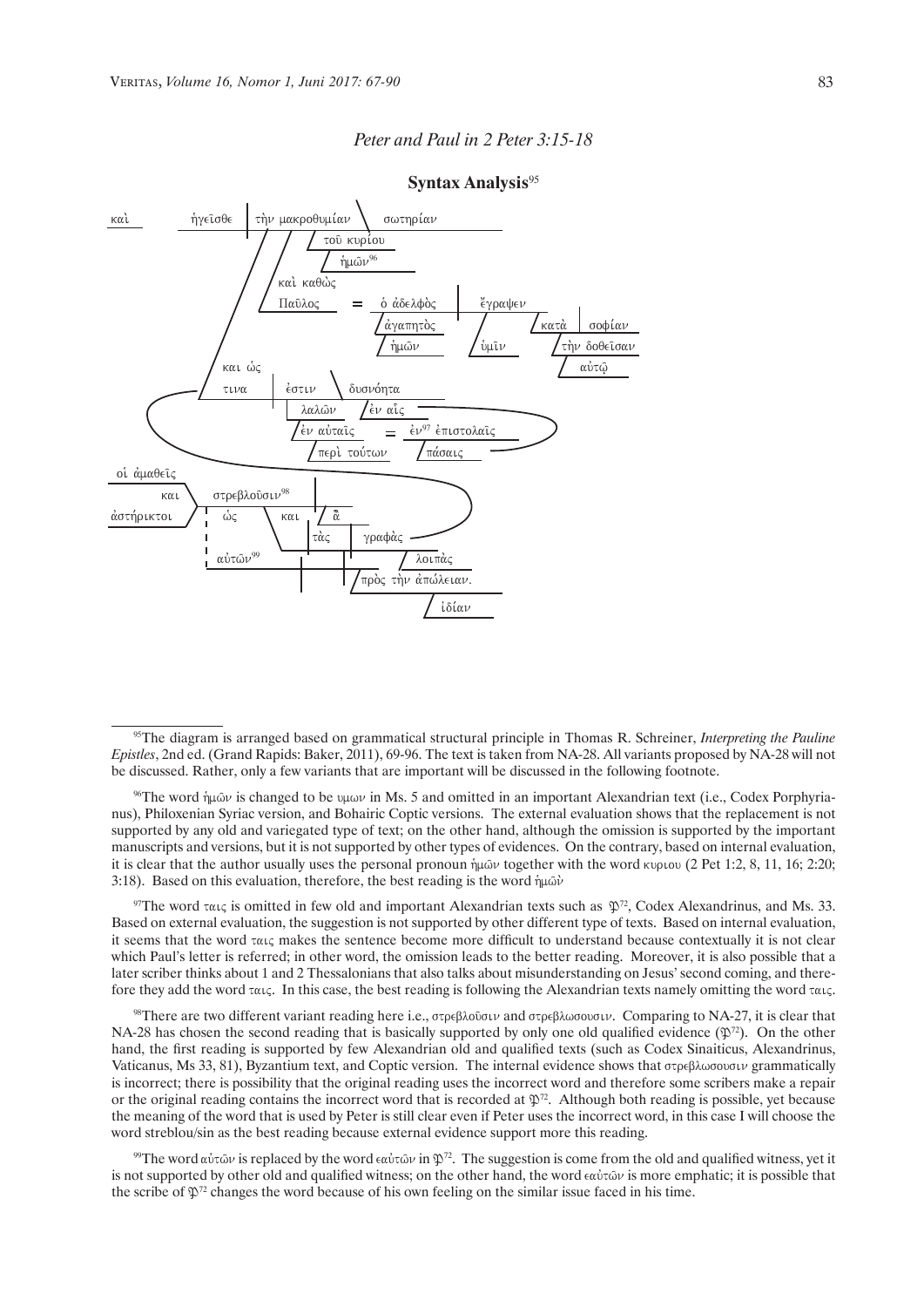$\vec{\text{ov}}$ 



<sup>&</sup>lt;sup>100</sup>The word αὐξάνετε is replaced by the word αὐξάνητε in MS. 5 and some majority texts; in a few important and qualified Alexandrian texts such as  $\mathfrak{P}^{72}$  and Ms. 81 is used the word  $\alpha$ υξανεσθε. The word  $\alpha$ υξάνητε is grammatically incorrect; it seems that the mistake made by the scriber; the word  $\omega \xi \alpha \nu \epsilon \sigma \theta \epsilon$  seems a grammatical correction made by scriber. Because the both suggestion are lack of evidences, the best reading is  $\alpha\dot{\alpha}\dot{\alpha}\nu\epsilon\tau\epsilon$ .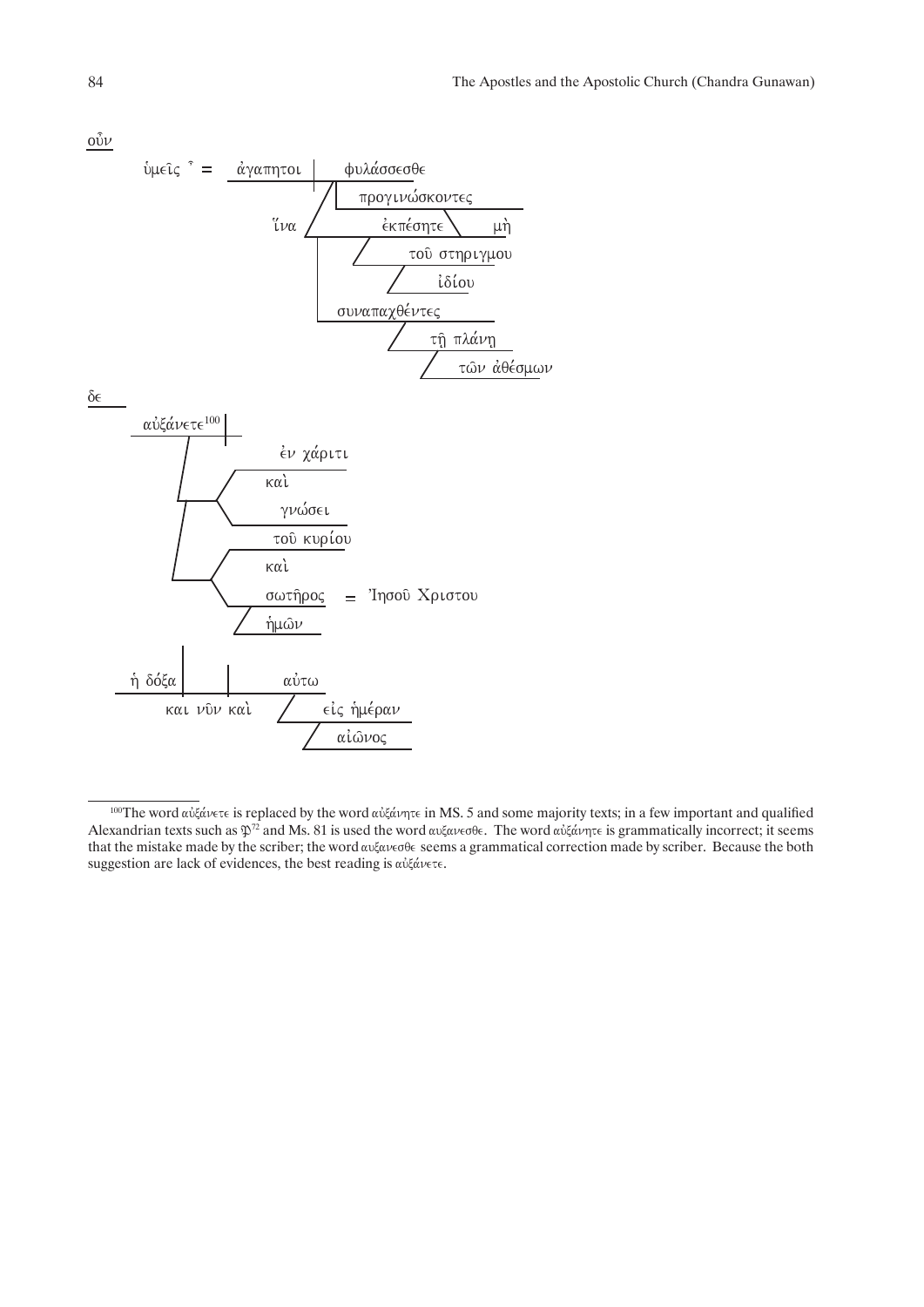

# **Argument Analysis**<sup>101</sup>

<sup>101</sup>The diagram is arranged based on a tracing of the principle in Schreiner, *Interpreting the Pauline Epistles*, 97-124.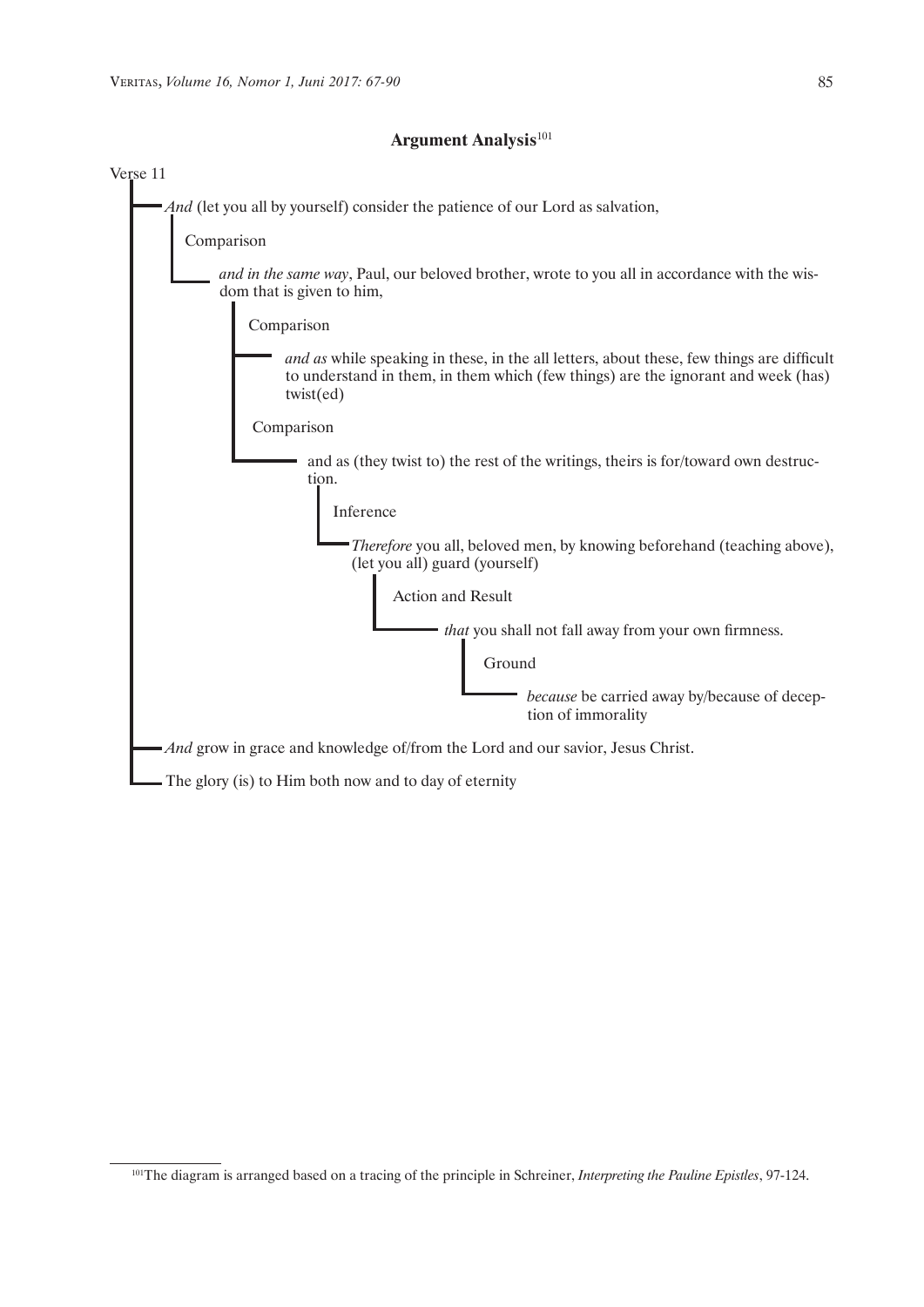#### **Interpretation**

There are two questions that will be addressed. The first question is "what is the important concept that Paul is addressing in this passage." Green believes that the answer to this question is that "the false teacher has distorted the message (Paul's letters) and has used those epistles to support their heresy."102 This interpretation lacks evidence. Based on the syntactical and argumentation highlighted in the structure above, it is clear that the citation about Paul is made in the context of encouragement to consider the Lord's patience. Peter simply compares his teaching with that of Paul's, who also teaches about the Lord's patience, and contrasts this with some people (called "the ignorant and weak") who have twisted his teaching about the Lord's patience. The reference is not so definitive as to make it easy to connect the "scoffers" (2 Pet 3:3) to the "ignorant and weak." Yet, it seems that both share the same characteristic, namely twisting the teaching of the Lord's patience. Who are the "ignorant and weak?" Bauckham believes that both terms are used to refer to people who "are unwilling to learn, and unstable because they allow themselves to be misled."103 This is perhaps a correct rendering of the lexical meaning. However, based on the analysis above, Peter's advice to the readers is that they need to guard themselves so that they will not be carried away by the deception of immorality is part of the previous sentence about "the ignorant and weak". It is reasonable to relate the issue "the ignorant and weak" to a kind of immorality that could deceive the reader. Therefore, "the ignorant and weak" are people who ignore the warning about God's judgment at Christ's return and merely continue living an immoral life.

The second question is as follows, "what is Peter's assessment of Paul in this passage?" Based on the above syntactical and argumentation analysis, there are two possible ideas about Peter's view of Paul. First, Peter states that Paul wrote with the  $\sigma$  $\phi$  a that was given to him. Many scholars believe that the word  $\sigma$ o $\phi$ í $\alpha$ , that is used by Peter, indicates a confession that Paul's writing is considered as authoritative as the OT. Louw and Nida who use the semantic domain approach put the word  $\sigma \phi \varphi$  into two semantic fields; the semantic field "understand," and the semantic field "know." In the first semantic field, the word sofi,a is used together with the other words used in relationship with the activity to know something. In conjunction with this semantic field, the word  $\sigma$ o $\phi$ ί $\alpha$  has the meaning of "knowledge which make possible skillful activity or performance-specialized knowledge, skill." In the second semantic field, the word sofi,a is used together with the accompanying words used in the context of capacity for understanding. Neither Louw nor Nida seems to place the word  $\sigma$  op  $\alpha$  within the semantic field used to refer to " inspiration."104 Based upon this approach, it seems that Peter's statement about Paul could refer to his special skill or ability that is not always to be equated with God's supernatural work. However, if we understand the word  $\sigma$ <sup>i</sup> $\alpha$  in the broader context, particularly in its relationship to the word  $\tau \alpha \zeta$  γραφάς ("the writings"), it will lead to an understanding that Peter not only affirms Paul's skill and ability but also affirms that Paul's writing is authoritative.

Louw and Nida put the word  $\gamma \rho \alpha \phi \eta$  within the semantic field of "communication" that functions within a broad range of contexts. Louw and Nida place the word into the sub-

<sup>102</sup>Gene L. Green, *Jude and 2 Peter*, BECNT (Grand Rapids: Baker Academic, 2008), 338-339.

<sup>103</sup>Bauckham, *Jude*, 331.

<sup>104</sup>See the further discussion in Johannes P. Louw and Eugene A. Nida, *Greek-English Lexicon of the New Testament: Based on Semantic Domains* (New York: United Bible Societies, 1989), 1:225, 335, 385. Also see ibid., 2:299.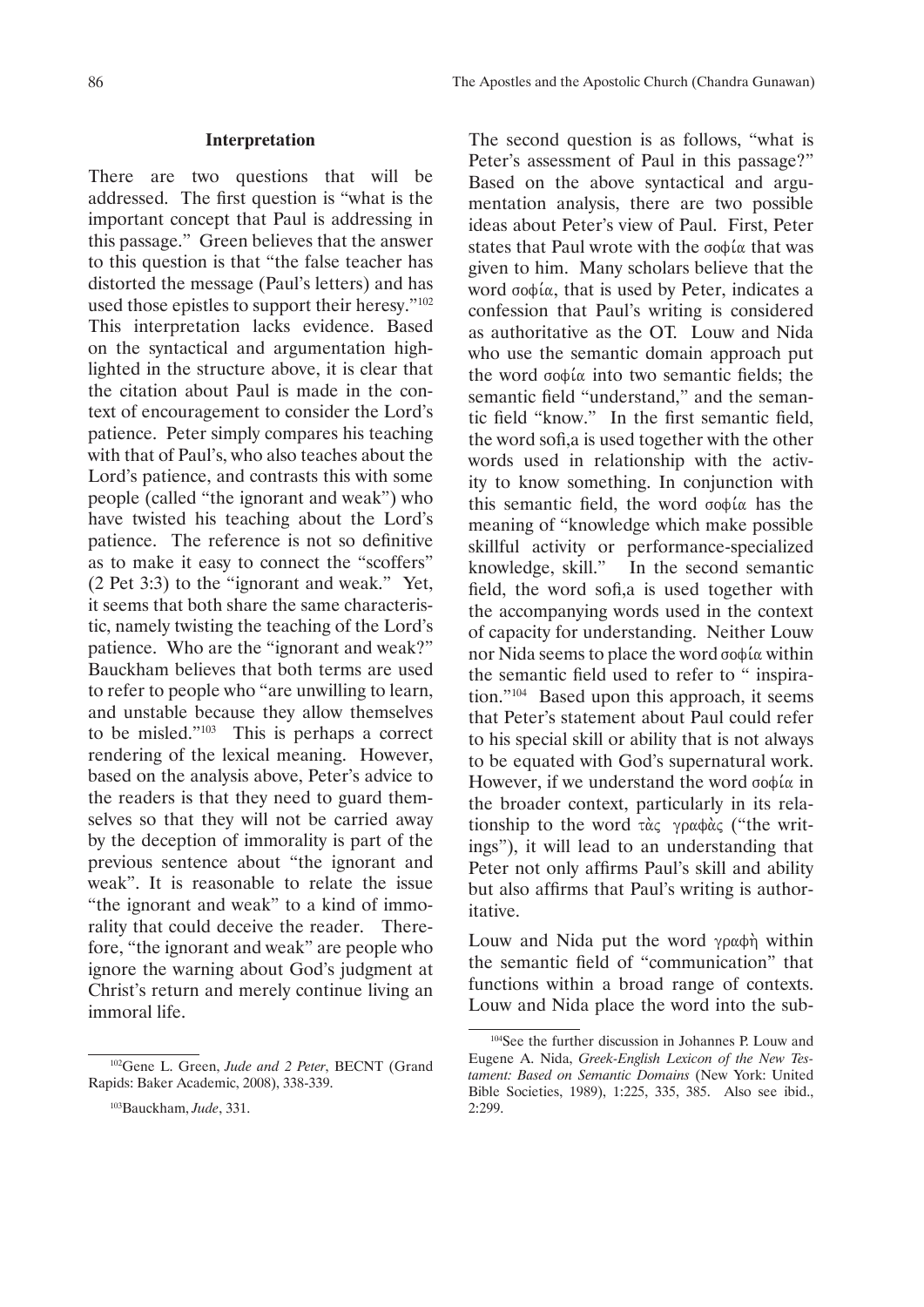domain field of "word, passage" and "written language."105 In the first subdomain field the word  $\gamma \rho \alpha \phi \dot{\eta}$  is used not only in the context of scripture, but it is also used together with other words that are generally used within the context of discourse. In the second subdomain the word  $\gamma \rho \alpha \phi \eta$ . is used together with the word that is used within the context of scripture.<sup>106</sup> Based upon the context of 2 Peter 3.16 that highlights the reality about the ignorant and the weak who have twisted.... $\tau \dot{\alpha} \zeta$   $\lambda$ oi πάς γραφάς (the composition of the sentence implies that Paul's letters are included) and which leads to destruction, there is an indication that Paul's letters (as  $\tau \alpha \in \lambda_0$   $\tau \alpha \in \gamma_0$   $\alpha \phi \alpha \in \lambda_0$ ) are not seen as just an ordinary discourse, but as authoritative writings like the OT.

The analysis above leads back to a sample issue in the letter of Peter that was addressed earlier. This matter, the ethical-theological issue and God's judgment, is the theological perspective that is shared by the Catholic Epistles, Paul's Letters, as well as found within Jesus' teaching. This shows that there exists a continuing theological perspective shared between Jesus, the apostles, and Paul.

## *Conclusion*

While the differences between Paul and the apostles (Peter, John, James, and Jude) are self-evident, there is still significant continuity between them. The continuity between Paul and the apostles should enable the reader to understand that the difference between Paul and the apostles does not entail a "gap." The ethical-theological perspective and the theme of God's judgment that was highlighted, and exists within the Catholic Epistles, is, as shown by Gathercole, too general in nature.107 It is doubtful that this understanding even existed within early Jewish thought. Consequently, a theological perspective needs to be found that exclusively underlies the Catholic Epistles. This may be a difficult task to accomplish particularly because the letter of Jude is so short, yet there must be something that could connect each letter together within the Catholic Epistles.

The Catholic Epistles and the book of Revelation indicate that a heretical movement existed in the early church and presented a serious issue. It is clear that the early church did not think that every movement that seemed different from the Jerusalem view was heresy. Paul's approach and understanding was probably different from the Jerusalem approach, yet they could accept and support Paul's mission and theology. However, some movements were clearly rejected. The question remains, what criteria was used within the early church to distinguish a movement which was considered heretical from one which was not.

Dunn's fresh way of reading Acts is indeed interesting. The traditional way of reading Acts was too historical and seems to ignore its theological motif. Dunn, however, consistently reads Acts not only as an historical record, but also from a theological perspective. Unfortunately, this manner of reading seems to have caused Dunn to mistrust Luke's historical record. He focuses upon always attempting to find the theological motif and understanding of each historical record made by Luke and, as a result, Luke's historical reliability is treated as doubtful. Therefore, a fresh approach that can grasp both Luke's historical and theological intention to read Acts would be the next topic under consideration.

Dunn's proposal that there is a kind of transformation that takes place from the Jewish church to the Gentile church is not convincing. Both the Jewish churches and the gentile churches survived beyond AD. 70. There is a clear indication that a separation occurred between the Jewish and gentile communities (cf. Rev 2:9), but it was not between the Jewish church and the gentile (non-Jewish) church. Therefore, the unique mixture of the early church seems to be reflective of the dominant character of the early church from its beginning to end.

<sup>105</sup>Ibid., 1: 390, 395.

<sup>106</sup>Ibid., 2:318 and 1:395-396.

<sup>107</sup>Gathercole, *Where Is Boasting?*.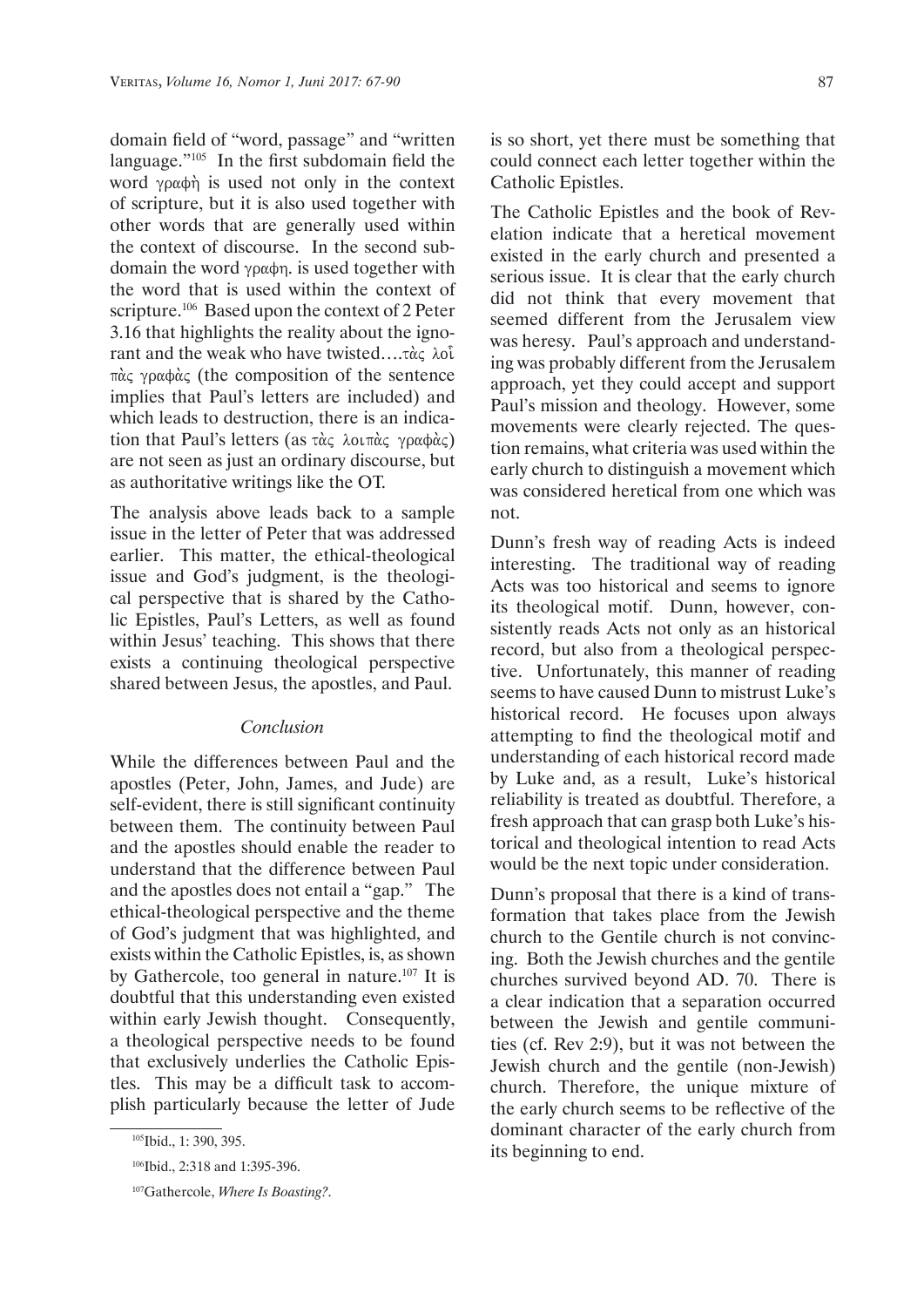## *Bibliography*

- Allison, Jr., Dale C. *A Critical and Exegetical Commentary on the Epistle of James*. International Critical Commentary. London: T & T Clark, 2013.
- Barnett, Paul W. *The Birth of Christianity: The First Twenty Years*. Grand Rapids: Eerdmans, 2005.
- Bauckham, Richard. "James and the Jerusalem Church." In *The Book of Acts in Its Palestinian Setting*, edited by Richard Bauckham, 4:415–480. Grand Rapids; Carlisle: Eerdmans ; Paternoster, 1995.
- ———. *James: Wisdom of James, Disciple of Jesus the Sage*. London: Routledge, 1999.
- ———. *Jude and the Relatives of Jesus in the Early Church*. London: T & T Clark, 1990.
- ———. *Jude, 2 Peter*. WBC. Waco: Word Books, 1983.
- ———, ed. *The Book of Acts in Its Palestinian Setting*. Vol. 4. Grand Rapids; Carlisle: Eerdmans ; Paternoster, 1995.
- Baum, Armin D. *Pseudepigraphie und literarische Fälschung im frühen Christentum: mit ausgewählten Quellentexten samt deutscher Übersetzung*. Tübingen: Mohr (Paul Siebeck), 2001.
- Beale, Gregory K. *The Book of Revelation: A Commentary on the Greek Text*. NIGTC. Grand Rapids; Carlisle: Eerdmans ; Paternoster, 1999.
- Black, David A., and David R. Beck. *Rethinking the Synoptic Problem*. Grand Rapids: Baker Academic, 2001.
- Bockmuehl, Markus N. A. *Simon Peter in Scripture and Memory: The New Testament Apostle in the Early Church*. Grand Rapids: Baker Academic, 2010.
- ———. *The Remembered Peter: In Ancient Reception and Modern Debate*. WUNT 262. Tübingen: Mohr Siebeck, 2012.
- Carson, Donald A. "The Johannine Letters." In *New Dictionary of Biblical Theology*, edited by T. D. Alexander and B. S. Rosner, 351–355. Downers Grove: Inter-Varsity, 2000.
- Carson, Donald A., and Douglas J Moo. *An Introduction to the New Testament*. 2nd ed. Leicester: Apollos, 2005.
- Charles, J. Daryl. *Literary Strategy in the Epistle of Jude*. Scranton: University of Scranton Press, 1993.
- Chesnut, G. F. "Eusebius of Caesarea." In *The Anchor Bible Dictionary*, edited by D. N. Freedman, 2:673–767. New York: Doubleday, 1992.
- Clark, Andrew C. "The Role of Apostle." In *Witness to the Gospel: The Theology of Acts*, edited by I. Howard Marshall, 167–190. Grand Rapids: Eerdmans, 1998.
- Crossan, John D. *The Birth of Christianity: Discovering What Happened in the Years Immediately after the Execution of Jesus*. Edinburgh: T & T Clark, 1998.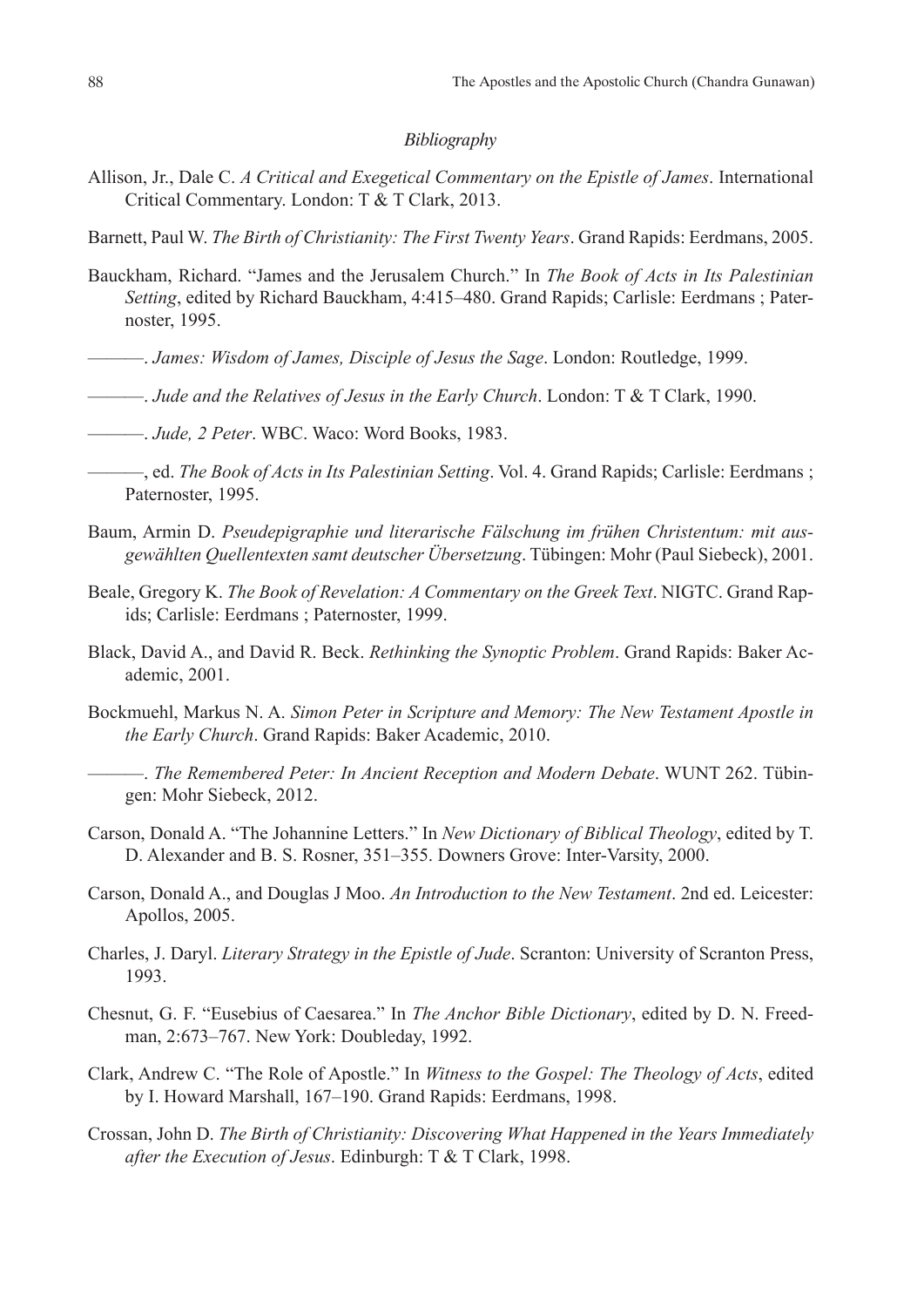- Davids, Peter H. "2 Peter." In *New Dictionary of Biblical Theology*, edited by T. D. Alexander and B. S. Rosner, 350–351. Downers Grove: Inter-Varsity, 2000.
- ———. *Commentary on James*. NIGTC. Grand Rapids: Eerdmans, 1982.
- ———. "James." In *New Dictionary of Biblical Theology*, edited by T. D. Alexander and B. S. Rosner, 342–346. Downers Grove: Inter-Varsity, 2000.
- ———. "Jude." In *New Dictionary of Biblical Theology*, edited by T. D. Alexander and B. S. Rosner, 355–356. Downers Grove: Inter-Varsity, 2000.
- ———. *The First Epistles of Peter*. NICNT. Grand Rapids: Eerdmans, 1990.
- ———. *The Letters of 2 Peter and Jude*. PNTC. Grand Rapids: Eerdmans, 2006.
- Dunn, James D. G. *Beginning from Jerusalem*. Grand Rapids: Eerdmans, 2009.
- Fee, Gordon D. *The First and Second Letters to the Thessalonians*. NIGTC. Grand Rapids: Eerdmans, 2009.
- Gathercole, Simon J. *Where Is Boasting?: Early Jewish Soteriology and Paul's Response in Romans 1-5*. Grand Rapids: Eerdmans, 2002.
- Green, Gene L. "1 Peter." In *New Dictionary of Biblical Theology*, edited by T. D. Alexander and B. S. Rosner, 346–351. Downers Grove: Inter-Varsity, 2000.
- ———. *Jude and 2 Peter*. BECNT. Grand Rapids: Baker Academic, 2008.
- Van Houwelingen, P. H. R. "Fleeing Forward: The Departure of Christians from Jerusalem to Pella." *WTJ* 65 (2003): 181–200.
- ———. "Jerusalem, the Mother Church." *Sarospataki Füzetek* 3-4 (2012): 11–32.
	- ———. "Mission and Ethics in the Epistle to the Hebrews." In *Insiders versus Outsiders: Exploring the Dynamic Relation between Mission and Ethos in the New Testament*, edited by Jacobus (Kobus) Kok and J. A. Dunne. PPRT 14. New Jersey: Gorgias, 2014.
- ———. "Paradise Motifs in the Book of Revelation." *Sarospataki Füzetek* 4 (2011): 11–25.
- ———. "Riddles around the Letter to the Hebrews." *Fides Reformata* 16, no. 2 (2011): 151–162.
- ———. "The Authenticity of 2 Peter." *EJT* 19, no. 2 (2010): 119–129.
- ———. "Why Are There Four Gospels." *LuxMundi* (December 2013): 106–107.
- Johnson, Luke T. *Brother of Jesus, Friend of God: Studies in the Letter of James*. Grand Rapids: Eerdmans, 2004.
- Keener, Craig S. *Acts: An Exegetical Commentary*. Vol. 1. Grand Rapids: Baker Academic, 2012.
- Lalleman, P. J. "Adversaries Envisaged in the Johannine Epistles." *Netherlands Theologisch Tijdschrift* 53 (1999): 17–24.
- Lieu, Judith. *I, II, III John: A Commentary*. NTL. Philadelphia: Westminster, 2008.